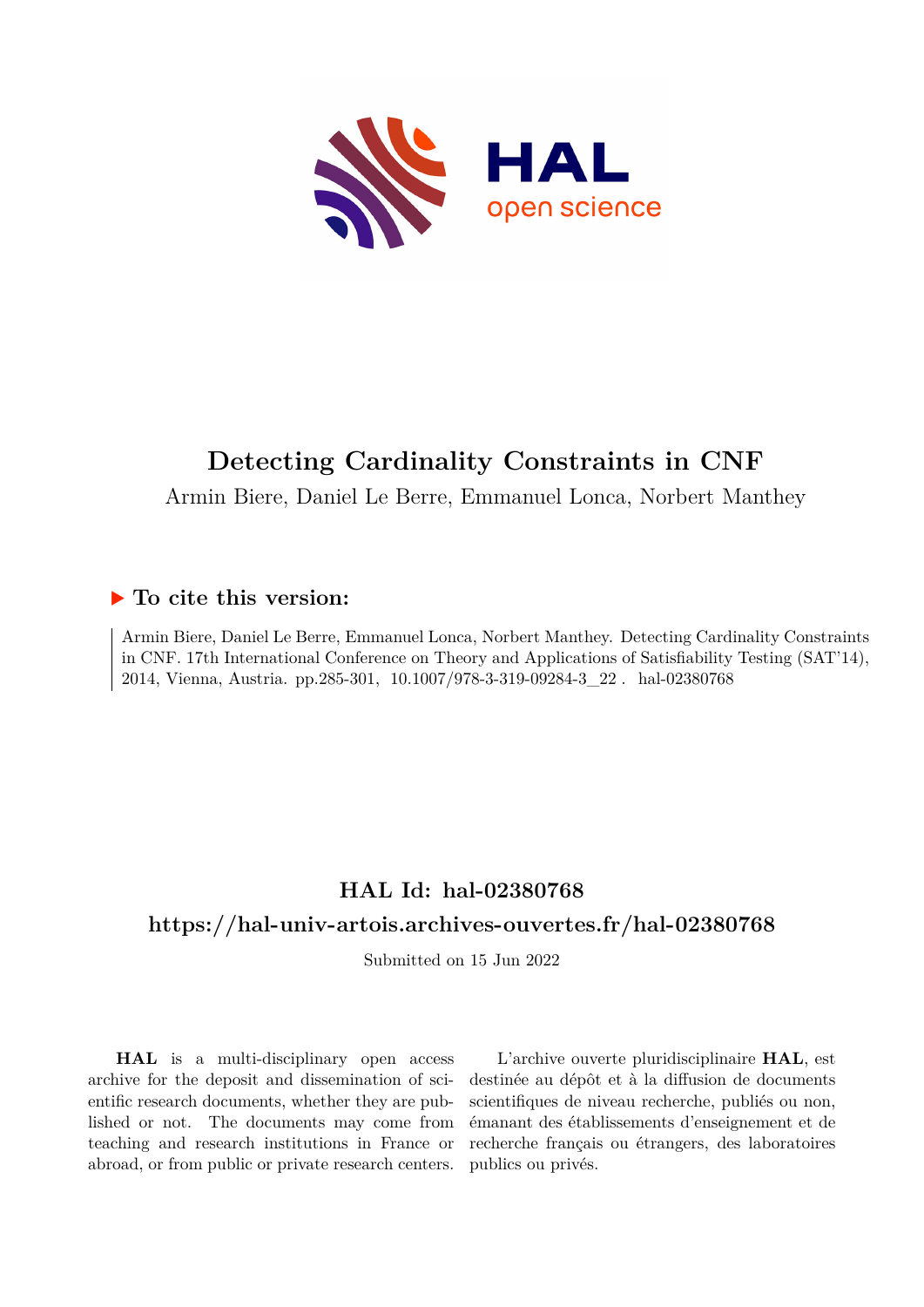## Detecting cardinality constraints in CNF

Armin Biere<sup>1</sup>, Daniel Le Berre<sup>2</sup>, Emmanuel Lonca<sup>2</sup>, and Norbert Manthey<sup>3</sup>

<sup>1</sup> Johannes Kepler University  $^2\,$  CNRS Université d'Artois  $3$  Technische Universität Dresden

Abstract. We present novel approaches to detect cardinality constraints expressed in CNF. The first approach is based on a syntactic analysis of specific data structures used in SAT solvers to represent binary and ternary clauses, whereas the second approach is based on a semantic analysis by unit propagation. The syntactic approach computes an approximation of the cardinality constraints AtMost-1 and AtMost-2 constraints very fast, whereas the semantic approach has the property to be generic, i.e. it can detect cardinality constraints AtMost- $k$  for any  $k$ , at a higher computation cost. Our experimental results suggest that both approaches are efficient at recovering AtMost-1 and AtMost-2 cardinality constraints.

## 1 Introduction

Current benchmarks in CNF contain various Boolean functions encoded with clauses [30,15]. Among them, cardinality constraints  $\sum_{i=1}^{n} l_i \otimes k$  with  $\otimes \in \{<,\leq\}$  $, =, \ge, \ge \}$  are Boolean functions whose satisfiability is determined by counting the satisfied literals on the left hand side and compare them to the right hand side (the threshold). For instance,  $x_1 + x_2 + \neg x_3 + \neg x_4 \leq 2$  is satisfied iff at most 2 of its literals are satisfied. A wide use case of those constraints is to encode that a domain variable v takes one value of the discrete set  $\{o_1, o_2, \ldots, o_n\}$ , which is represented by the n Boolean variables  $v_{o_i}$  and the cardinality constraint  $\sum v_{o_i}$  = 1.

Since cardinality constraints are Boolean functions, they can be expressed by an equivalent CNF. The "theoretical" approach, i.e. the one found in [12] for instance, translates a cardinality constraint  $\sum_{i=1}^{n} l_i \leq k$  using  $\binom{n}{k+1}$  negative clauses of size  $k + 1$ . Such encoding is called *binomial* because of the number of generated clauses. In practice, introducing new variables to reduce the number of clauses in the CNF usually results in a better performance. Various encodings have been proposed in the last decade (see for instance [14] for a survey). We discuss commonly used encodings in next section.

Pseudo-Boolean solvers use a proof system like generalized resolution [21], which is a specific form of the *cutting planes* proof system  $[12]$  that *p*-simulates resolution. This way, these solvers are able to solve instances of the Pigeon Hole Principle [19] when they are given cardinality constraints but not when they are given the same problem expressed with clauses. The reason of that behavior is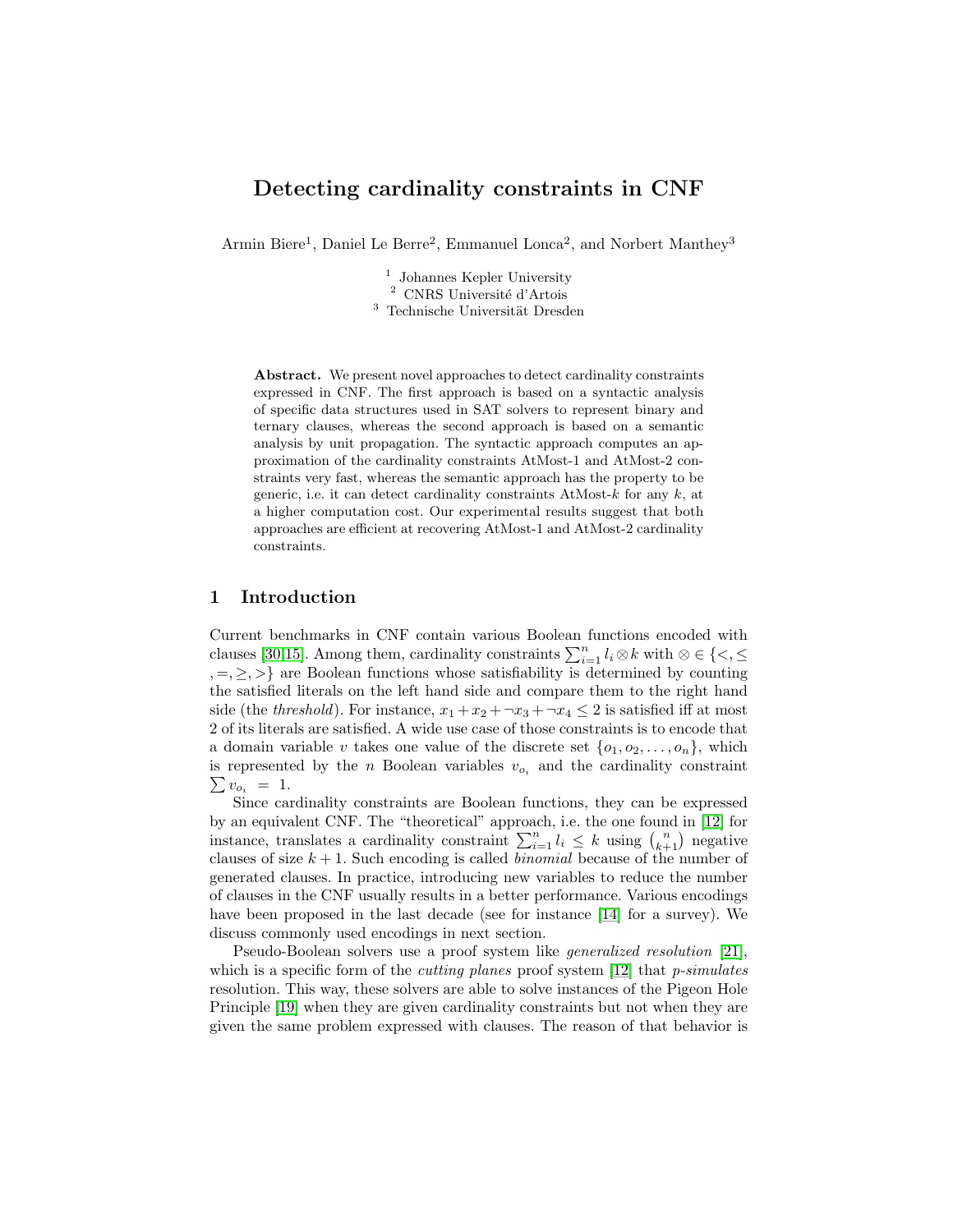that applying generalized resolution on clauses is equivalent to resolution [21], while on cardinality constraints generalized resolution is a specific form of cutting planes [12]. Retrieving cardinality constraints from clauses in the cutting planes proof system requires a very specific procedure. Take for instance the cardinality constraint

$$
x_1 + x_2 + x_3 + x_4 \le 1
$$

which is equivalent to

 $\overline{x_1} + \overline{x_2} + \overline{x_3} + \overline{x_4} > 3$ 

This cardinality constraint is represented in CNF using the following clauses:

 $\neg x_1 \vee \neg x_2, \neg x_1 \vee \neg x_3, \neg x_1 \vee \neg x_4, \neg x_2 \vee \neg x_3, \neg x_2 \vee \neg x_4, \neg x_3 \vee \neg x_4$ 

These clauses can be represented as binary cardinality constraints:

$$
x_1 + x_2 \le 1
$$
,  $x_1 + x_3 \le 1$ ,  $x_1 + x_4 \le 1$ ,  $x_2 + x_3 \le 1$ ,  $x_2 + x_4 \le 1$ ,  $x_3 + x_4 \le 1$ 

Retrieving the original cardinality from the clauses represented by cardinalities  $\leq$  1 requires to derive intermediate constraints as shown below (from [12]):

| $x_1 + x_2 \leq 1$       | $x_1 + x_2 \leq 1$ | $x_1 + x_3 \leq 1$                                                         | $x_2 + x_3 \leq 1$ |
|--------------------------|--------------------|----------------------------------------------------------------------------|--------------------|
| $x_1 + x_3 \leq 1$       | $x_1 + x_4 \leq 1$ | $x_1 + x_4 \leq 1$                                                         | $x_2 + x_4 \leq 1$ |
| $x_2 + x_3 \leq 1$       | $x_2 + x_4 \leq 1$ | $x_3 + x_4 \leq 1$                                                         | $x_3 + x_4 \leq 1$ |
| $x_1 + x_2 + x_3 \leq 1$ |                    | $x_1 + x_2 + x_4 \leq 1$ $x_1 + x_3 + x_4 \leq 1$ $x_2 + x_3 + x_4 \leq 1$ |                    |

For the first column, summing the three cardinality constraints leads to  $2x_1 +$  $2x_2+2x_3 \leq 3$ , which can be reduced to  $x_1+x_2+x_3 \leq 1$  by dividing the inequality by 2 and rounding down the threshold. The same process can be applied to derive the other cardinality constraints in the last line. Finally, summing up these four cardinality constraints of 3 literals results in a cardinality constraint of 4 literals:  $3x_1 + 3x_2 + 3x_3 + 3x_4 \leq 4$ . The expected cardinality constraint  $x_1 + x_2 + x_3 + x_4 \leq \lfloor \frac{4}{3} \rfloor$  is obtained after division by 3 and rounding.

The described process is tedious and not easy to integrate in a solver. Thus, the idea is to find a way to detect those cardinality constraints in a preprocessing step, independent from the original proof system of the solver.

The motivation for this work is to allow solvers to take advantage of those cardinality constraints, at least for space efficiency (support of native cardinality constraints) or because of a better proof system (e.g. Generalized Resolution [21] or Cutting Planes [12]). Detecting cardinality constraints is also an interesting idea for pure SAT solvers, namely for constraints reencoding, e.g. to encode cardinality constraints back to CNF with an alternative and hopefully more efficient encoding [27,26]. This is especially useful in practice to replace the commonly used *pairwise* encoding of  $\leq 1$  constraints with a more efficient encoding.

## 2 Short Review of Known Encodings

Before we discuss how to find encoded cardinality constraints, a few common encodings for widely used constraints are introduced. For the AtMost-1 constraint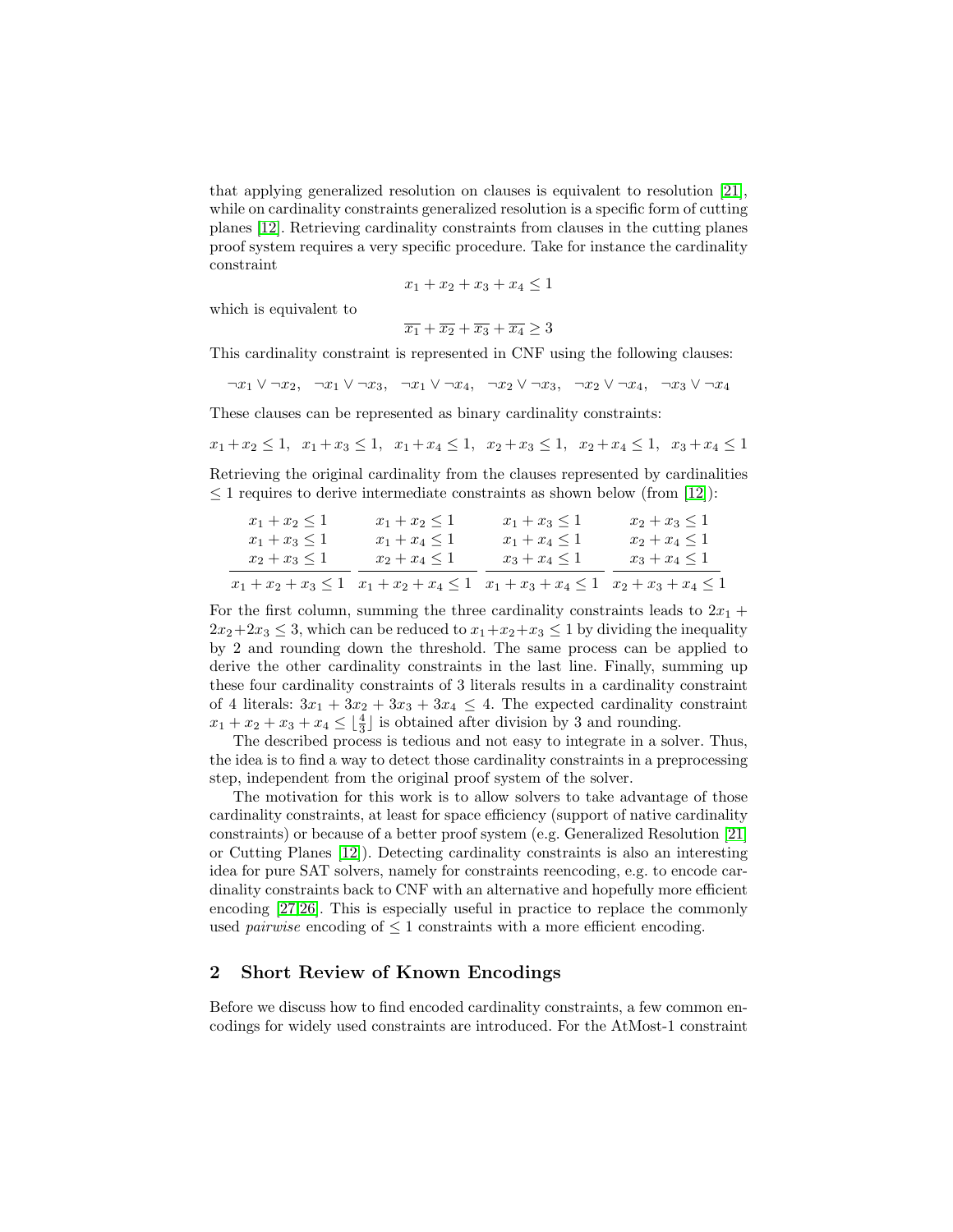$\sum_{i=1}^{n} x_i \leq 1$  the *naïve encoding*, also known as *pairwise encoding*, is to exclude each pair of satisfied literals explicitly:  $\bigwedge_{i=1}^{n} \bigwedge_{j>i}^{n} (\neg x_i \vee \neg x_j)$ . This way, a constraint with *n* variables requires  $\frac{n(n-1)}{2}$  clauses. This encoding is also referred to as direct encoding in the CP community [33].

The *nested encoding* uses auxiliary variables to reduce the number of generated clauses from a quadratic number can to a linear number, by (recursively) splitting the constraint into two constraints:

$$
\sum_{i=1}^{n} x_i \le 1 = [y + (\sum_{i=1}^{\lfloor \frac{n}{2} \rfloor - 1} x_i) \le 1] \wedge [\neg y + (\sum_{i=\lfloor \frac{n}{2} \rfloor - 1}^{n} x_i) \le 1].
$$

For  $n = 4$ , the naïve encoding requires six clauses, and the nested encoding requires six clauses as well, but has more variables. Hence, as soon as the number of variables for an AtMost-1 constraint is at most four, no more recursions are applied. This way, the nested encoding requires  $3n - 6$  clauses.

The currently best known asymptotic (starting from  $n > 47$  [26]) encoding for the AtMost-1 constraint is the *two product encoding* [11]. For *n* variables in the constraint, two integers  $p = \lfloor \sqrt{n} \rfloor$  and  $q = \lceil \frac{n}{p} \rceil$  are used to create two more AtMost-1 constraints:  $\sum_{i=1}^{p} r_i \leq 1$  and  $\sum_{i=1}^{q} c_i \leq 1$ . These two constraints are used as selector for a row and a column. The variables  $x_i$  are placed in a matrix, such that each variable  $x_i$  is assigned exactly to one row selector  $r_s$  and to one column selector  $c_t$  with the clauses  $(\neg x_i \lor r_s)$  and  $(\neg x_i \lor c_t)$ , where  $s = \lfloor \frac{i-1}{q} \rfloor + 1$ and  $t = ((i - 1) \mod q) + 1$ . An illustration for 10 variables is given in Fig. 1.

Further proposed encodings for the AtMost-1 constraint are the log encoding [33], the ladder encoding [18,17] also defined independently in [3], the commander encoding [23], generalizations of the log encoding and the two-product encoding [14], the bimander encoding [20], as well as generalizations of the bimander encoding [7].

For cardinality constraints  $\sum_{i=1}^{n} x_i \leq k$  with a higher threshold  $k > 1$ , many encodings have been presented. Well known and sophisticated encodings are the partial sum encoding [1], totalizer encoding [6], the sequential counter encoding [31], BDDs [13] or sorting networks [13], cardinality networks [5], as well as the perfect hashing encoding [9]. As shown in [26], these specialized encodings produce much smaller CNF formulas compared to the binomial encoding. However, it is not clear whether smaller is better in all contexts. A recent survey on practical efficiency of those encodings in the context of MaxSAT solving is available in [28].

## 3 Static Detection of AtMost-1 and AtMost-2 Constraints

The naïve encoding of the AtMost-1 constraint can be detected by a syntactic analysis of the formula, namely by finding cliques in the NAND graph (NAG) of the formula, which is the undirected graph connecting literals that occur negated in the same binary clause. In  $[4,2]$ , the authors modified the solvers zChaff and Satz to recognize those constraints using unit propagation and local search. A specific data structure for binary clauses is often found in modern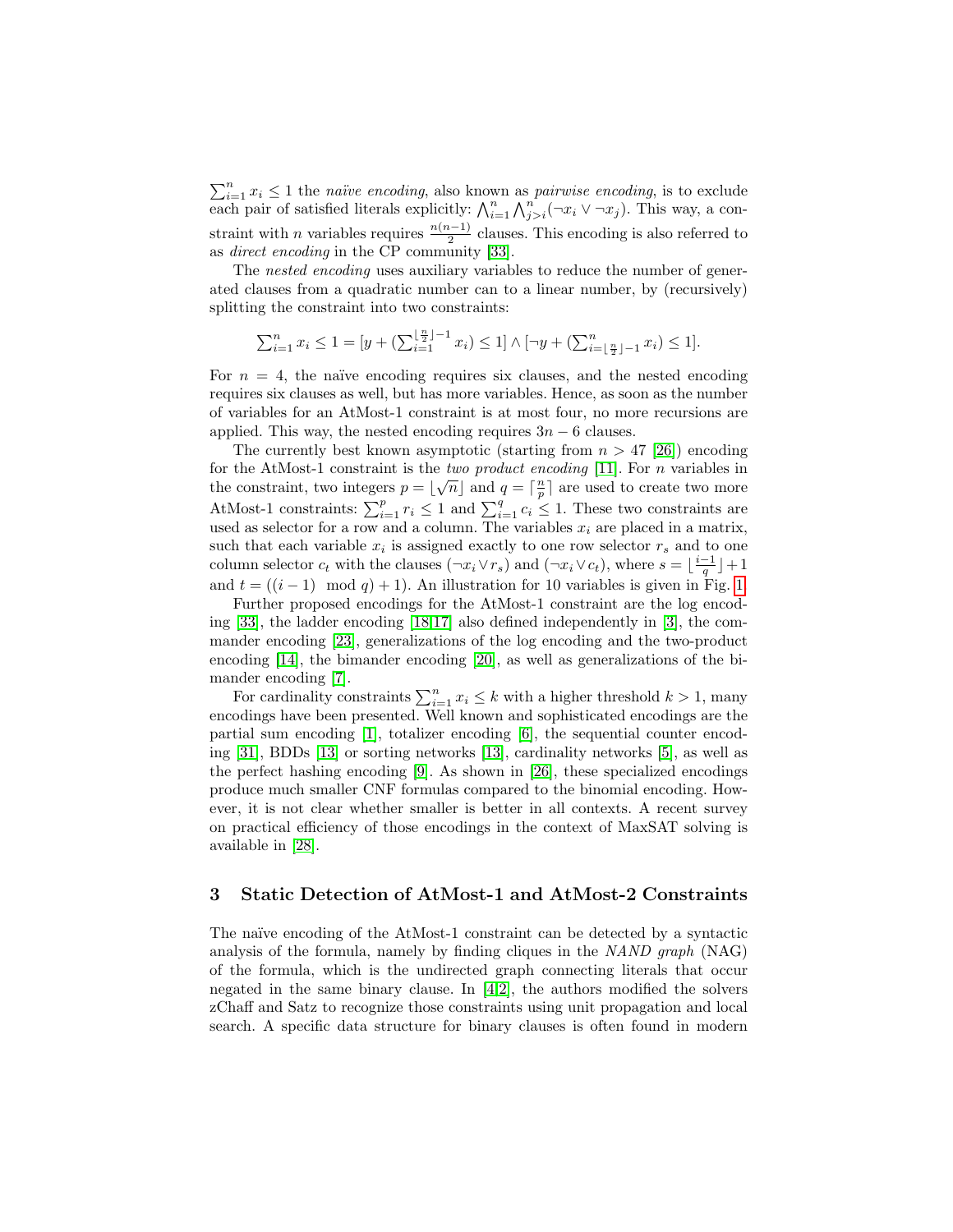SAT solvers to reduce the memory consumption of the solver. From such a graph AtMost-1 constraints can be extracted by syntactic analysis. The na¨ıve encoding of the AtMost-2 constraint can be recognized by exploring ternary clauses. The tools  $3MCARD$  [24], LINGELING [10] and SBSAT [34] can recover cardinality constraints based on a syntactic analysis, and hence their methods are presented below additionally to the new extraction method. Both 3MCARD and SBSAT do not restrict their search on clauses of special size, but consider the whole formula: SBSAT constructs BDDs based on clauses that share the same variables. By merging and analyzing these BDDs cardinality constraints can be detected [34]. The tool 3MCARD builds a graph based on the binary clauses, and increases the current constraint while collecting more clauses [24]. Only Lingeling has special methods to extract AtMost-1 constraints, and AtMost-2 constraints.

#### 3.1 Detecting the Pairwise Encoding

The structure of the pairwise encoding on the NAG is quite simple: if a clique is present in that graph, then the literals of the corresponding nodes form an AtMost-1 constraint. Since finding a clique of size  $k$  in a graph is NPcomplete [22], a preprocessing step should not perform a full clique search. The algorithm for greedily finding cliques as implemented in Lingeling goes over all literals n which have not been included in an AtMost-1 constraint yet. For each n the set S of candidate literals is initialized with n. Then all literals  $l$  which occur negated in binary clauses  $\bar{n} \vee \bar{l}$  together with n, e.g. l and n are connected in the NAG, are considered, in an arbitrary order, and greedily added to S after checking that for each previously added  $k \in S$  a binary clause  $l \vee k$  is also present in the formula, e.g.  $l$  and  $k$  have an edge in the NAG too. As an optimization, literals k which already occur in previously extracted AtMost-1 constraints are skipped. The final set S of nodes forms a clique in the graph. If  $|S| > 2$  the clique is non-trivial and the AtMost-1 constraint  $\sum_{l\in S} \leq 1$  is added [10].

#### 3.2 Detecting the Nested Encoding

Consider the nested encoding of the AtMost-1 constraint  $x_1 + x_2 + x_4 + x_5 \leq 1$ , where the constraint is divided into the cardinality constraints  $x_1 + x_2 + x_3 \leq 1$ and  $\neg x_3 + x_4 + x_5 \leq 1$ . They are represented in CNF by the six clauses  $(\neg x_1 \lor \neg x_2), (\neg x_1 \lor \neg x_3), (\neg x_2 \lor \neg x_3), (x_3 \lor \neg x_4), (x_3 \lor \neg x_5), (\neg x_4 \lor \neg x_5).$ Since there is no binary clause ( $\neg x_1 \vee \neg x_4$ ), the above method cannot find this encoding. Here, we present another method that recognizes this encoding. The two smaller constraints can be recognized with the above method (their literals form two cliques in the NAG). Then, there is an AtMost-1 constraint for the literal  $x_3$ , as well as for the literal  $\neg x_3$ . By resolving the two constraints, the original constraint can be obtained. Algorithm 1 searches for exactly this encoding by combining pairs of constraints. For each variable  $v$ , all AtMost-1 constraints with different polarity are added and simplified. As a simplification it is checked, whether duplicate literals occur, or whether complementary literals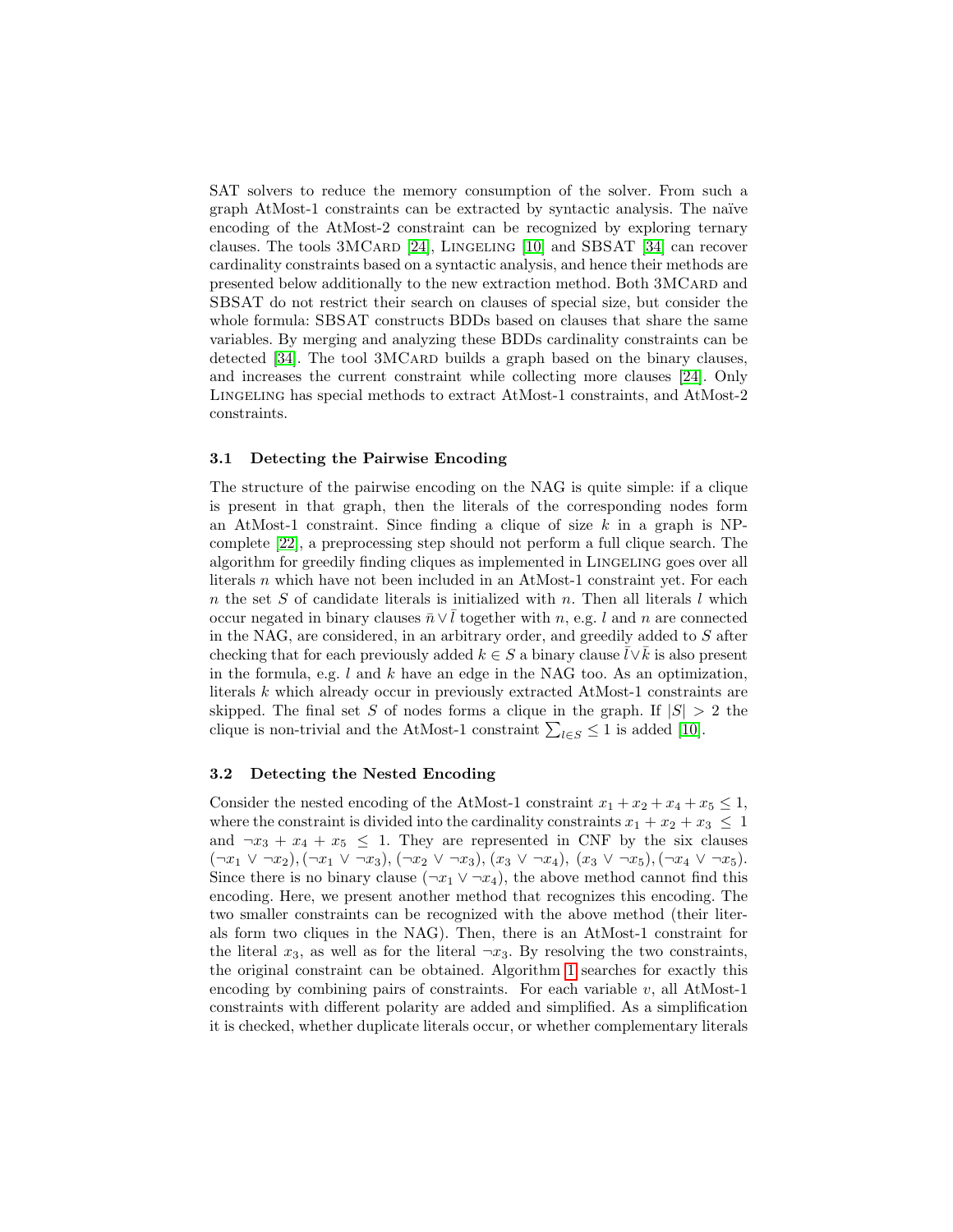#### Algorithm 1: Merge AtMost-1

|                           | <b>Input:</b> A set of "at most 1" cardinality constraints $S$ , the set of variables V                                                                                                                             |  |  |  |  |  |
|---------------------------|---------------------------------------------------------------------------------------------------------------------------------------------------------------------------------------------------------------------|--|--|--|--|--|
|                           | <b>Output:</b> An extended set of "at most 1" cardinality constraints                                                                                                                                               |  |  |  |  |  |
|                           | 1 foreach $v \in V$ do                                                                                                                                                                                              |  |  |  |  |  |
|                           | 2   foreach $A \in S_n$ do                                                                                                                                                                                          |  |  |  |  |  |
|                           |                                                                                                                                                                                                                     |  |  |  |  |  |
|                           |                                                                                                                                                                                                                     |  |  |  |  |  |
|                           | 3<br>4<br>$\begin{array}{ c c c } \hline \text{1} & \text{for each } B \in \mathsf{S}_{\neg v} \text{ do} \ \hline \text{1} & S := S \cup \text{simplify}(A + B) \ \hline \text{1} & \text{end} \hline \end{array}$ |  |  |  |  |  |
| $\bf{6}$                  | end                                                                                                                                                                                                                 |  |  |  |  |  |
| 7 end                     |                                                                                                                                                                                                                     |  |  |  |  |  |
| $\mathbf{s}$ return $S$ : |                                                                                                                                                                                                                     |  |  |  |  |  |

occur. In the former case, the duplicated literal has to be assigned false, because that literal has now a weight of two in that constraint, while the threshold is 1. In the latter case, all literals of the constraint  $(A+B)$ , except the complementary literal, has to be falsified (because  $x + \overline{x} = 1$ , so the threshold is reduced by one to zero). The simplified constraint is added to the set of AtMost-1 constraint, which is finally returned by the algorithm.

Since the nested encoding can be encoded recursively, the algorithm can be called multiple times to find these recursive encodings. To not resolve the same constraints multiple times, for each variable the already seen constraints can be memorized, so that in a new iteration only resolutions with new constraints are performed. In practice, our implementation loops over the variables in ascending order exactly once. This seems to be sufficient, because the recursive encoding of constraints requires that the "fresh" variable is not present yet, so that the ascending order in the variable finds this encoding nicely.

#### 3.3 Detecting the Two-Product Encoding

The two product encoding has a similar recursive structure as the nested encoding, however, its structure is more complex. Hence, this encoding is discussed in more details. The constraint in Fig. 1 illustrates an AtMost-1 constraint that is encoded with the two-product encoding.

For all concerned literals, in the example  $x_1$  to  $x_{10}$ , two implications are added to set the column and row selectors. For example, as  $x_7$  is on the second row and the fourth column, the constraints  $x_7 \rightarrow r_2$  and  $x_7 \rightarrow c_3$  are added. In order to prevent two rows or two columns selectors to be set simultaneously, we also add AtMost-1 cardinality constraints on the  $c_i$  and on the  $r_i$  literals. Those new cardinality constraints are encoded using the pairwise encoding if their size is low, or using the two product encoding. As the product encoding of AtMost-1 constraints may generate other AtMost-1 constraints to be encoding in the same way, the algorithm may be written in a recursive way.

In the given constraint, the following implications to select a column and a row for  $x_7$  are entailed by the encoding:  $x_7 \rightarrow c_3$  and  $x_7 \rightarrow r_2$ . Additionally,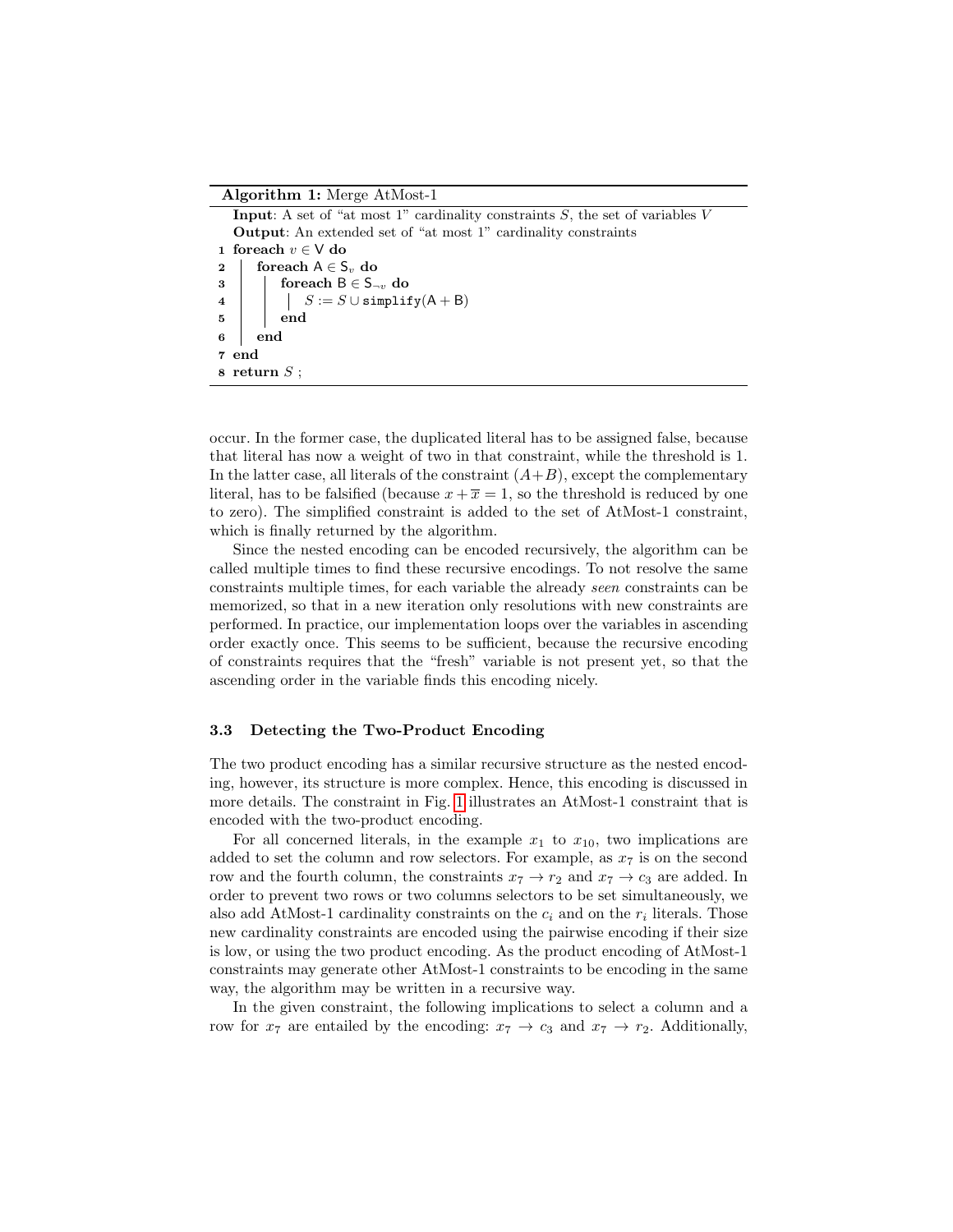

**Fig. 1.** Encoding the AtMost-1 constraint  $\sum_{i=1}^{i \leq 10} x_i \leq 1$  with the two product encoding, and two auxiliary AtMost-1 constraints  $r_1 + r_2 + r_3 \leq 1$  and  $c_1 + c_2 + c_3 + c_4 \leq 1$ .

the implications  $c_3 \rightarrow \neg c_2$  and  $\neg c_2 \rightarrow (\neg x_2 \land \neg x_6)$  by transitivity show, that  $x_7 \rightarrow (\neg x_6 \land \neg x_2)$ . Since all implications are build on binary clauses, the reverse direction also holds:  $x_6 \to \neg x_7$  and  $x_2 \to \neg x_7$ . Hence, the constraints  $x_6 + x_7 \leq 1$ and  $x_2 + x_7 \leq 1$  can be deduced. However, the constraint  $x_2 + x_6 \leq 1$  cannot be deduced via the columns and their literals  $c_2$  and  $c_3$ . This constraint can still be found via rows, namely with the literals  $r_1$  and  $r_2$ . The same reasoning as for columns applies also to rows.

More generally, given an AtMost-1 constraint  $R$ , where the complement of a literal  $r_i \in R$  implies some literal  $\neg x_i (\neg r_i \rightarrow \neg x_i)$ , and furthermore, this literal  $\neg x_i$  implies a literal  $b_i$ , which belongs to another AtMost-1 constraint  $C, \neg b_i \in C$ , then by using  $R$  as row constraint, and  $C$  as column constraint, an AtMost-1 constraint that includes  $x_i$  can be constructed by searching for the remaining literals  $x_j$ . Per literal  $a_i$  in the row constraint R, literals  $x_i$  implied by  $\neg r_i$ can be collected as candidates to form a row in the two-product representation. Only literals  $x_i$  that imply a different literal  $c_i$  of the column constraint  $C$  are considered, so that the literal inside each row matches exactly one column in the matrix. The literals for one row already form an AtMost-1 constraint. For the next row  $r_{i+1}$ , more literals  $x_i$  are collected in the same way, and added to the AtMost-1 constraint. This addition is sound based on the construction of the encoding: if one of the elements in the new AtMost-1 constraint is assigned to true, then this assignment implies its row and column variable to be satisfied as well. Since there is an AtMost-1 constraint enforced for both the rows and the columns, all other row and column variables are assigned false. Due to the implications in the Two-Product encoding, these falsified selector variables also falsify all variables (except the currently satisfied one) in the new AtMost-1 constraint, and hence only the initially satisfied variable remains satisfied.

To the best of our knowledge, no existing system is able to detect AtMost-1 constraints which are encoded in this way. We now present algorithm 2, that is able to find an approximation of the set of those constraints. Constructing new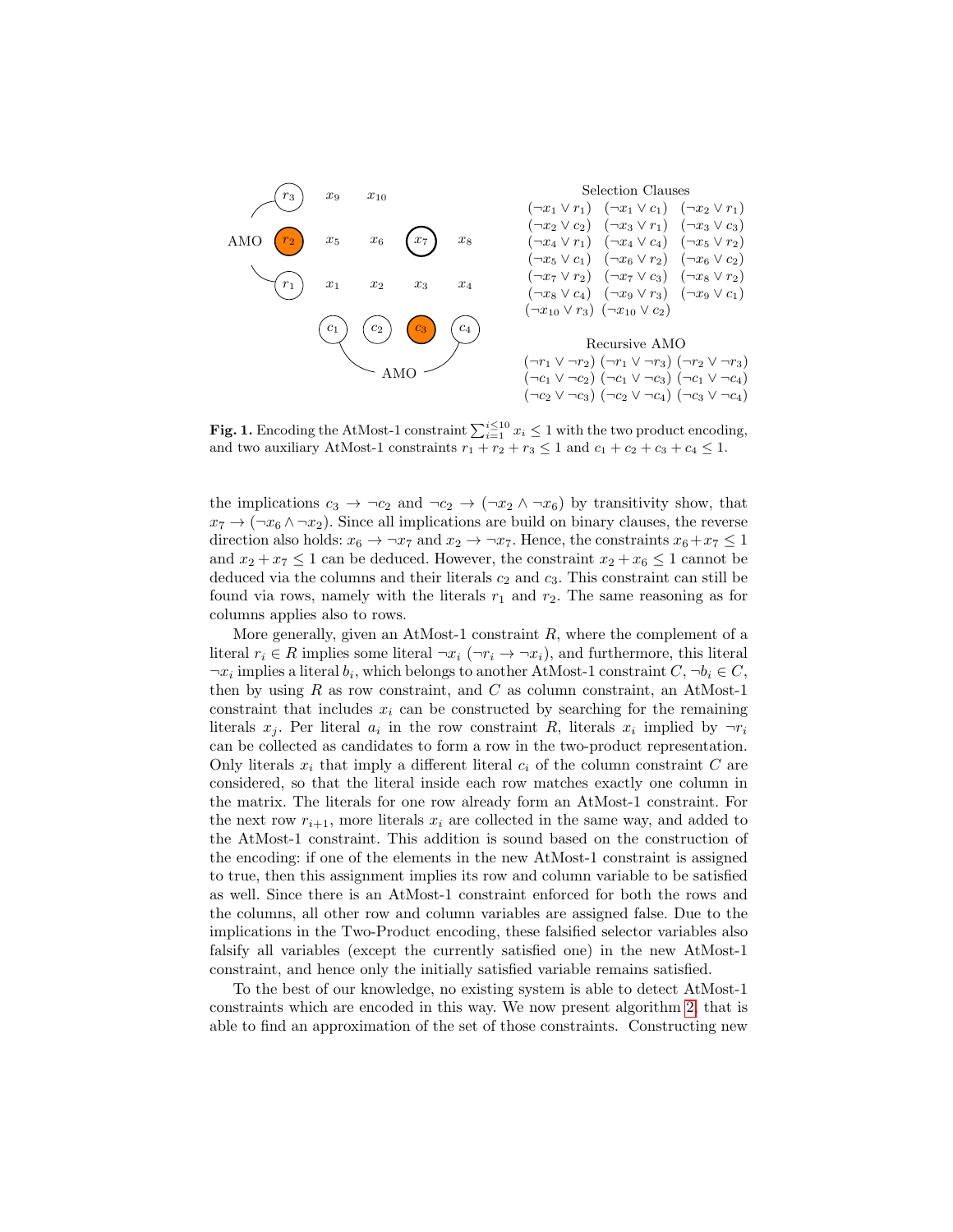Algorithm 2: Extract AtMost-1 Constraints Two Product Encodings

**Input:** A set of "at most 1" cardinality constraints  $S$ , the NAG of the formula Output: An extended set of "at most 1" cardinality constraints 1 foreach R ∈ AMO do  $2 \mid r = min(R)$ ; // smallest literal only 3 l = min(NAG(r)) ; // r is row-selector for l  $4 \mid$  foreach c  $\in$  NAG(1);  $\qquad \qquad \qquad \text{/}$  c is column-selector for l  $5 \mid$  do 6 | foreach  $C \in AMO_b$  do  $7$  | | newAMO =  $\emptyset$ ; // construct a new AMO based on R and C  $8 \mid \cdot \cdot \cdot \cdot \cdot \cdot \cdot$  for each  $k \in C$  do 9  $\vert$   $\vert$   $\vert$  hitSet = R ;  $\vert$  // to hit each literal once 10  $\vert$  foreach hitLit  $\in$  NAG(k), hitLit  $\notin$  newAMO do 11 | | | foreach targetLit ∈ NAG(hitLit) do 12 | | | | | | if targetLit ∈ hitSet ; // found selector pair 13 | | | | | | then 14  $\vert$   $\vert$   $\vert$   $\vert$   $\vert$   $\vert$  hitSet := hitSet \{targetLit}; // update hit set 15 | | | | | | newAMO := newAMO ∪ {hitLit} ; // update AMO 16 | | | | | end  $17 \mid \cdot \cdot \cdot \cdot \cdot$  end  $18$  | | | end  $19$  AMO := AMO ∪ newAMO ; // store new AMO constraint  $20$  | end 21 end 22 end 23 return AMO

AtMost-1 constraints based on the idea of the two-product encoding is done by first finding two AtMost-1 constraints  $R$  and  $C$ , which contain a literal  $r$  and  $c$ , which are used by some literal  $l$  as row selector and column selector (lines 1–6). Therefore, all AtMost-1 constraints  $R$  are considered, and a literal  $r$  is considered as row-selector variable. Next, the literal  $l$  is chosen to be part in the new two product AtMost-1. To reduce the computational work, the literal  $r$  is assumed to be the smallest literal in  $R$ , and the literal  $l$  is the smallest literal, such that  $\neg r \rightarrow \neg l$  holds (lines 2–3). Finally, another AtMost-1 constraint C is selected, which contains the column selector literal  $c$ .

For each pair of AtMost-1s  $R$  and  $C$ , a new AtMost-1 can be constructed (line 7), by collecting all literals  $x_i$ . The literals  $x_i$  are called **hitLit** in the algorithm, because each such literal needs to imply a unique pair of row and column selector literals. This condition can be ensured by searching for literals that are implied by the complement of the column selector literal  $c: \neg c \rightarrow \neg \text{hitLit}.$  Furthermore, a literal hitLit has to imply a row selector variable  $r \in R$  (lines 8–10). To ensure the second condition, an auxiliary set of literals hitSet is used, which stores all the literals of the row selector AtMost-1 constraint  $R$  during the analysis of each column. If for the current column selector  $c$  and the current literal hitLit a new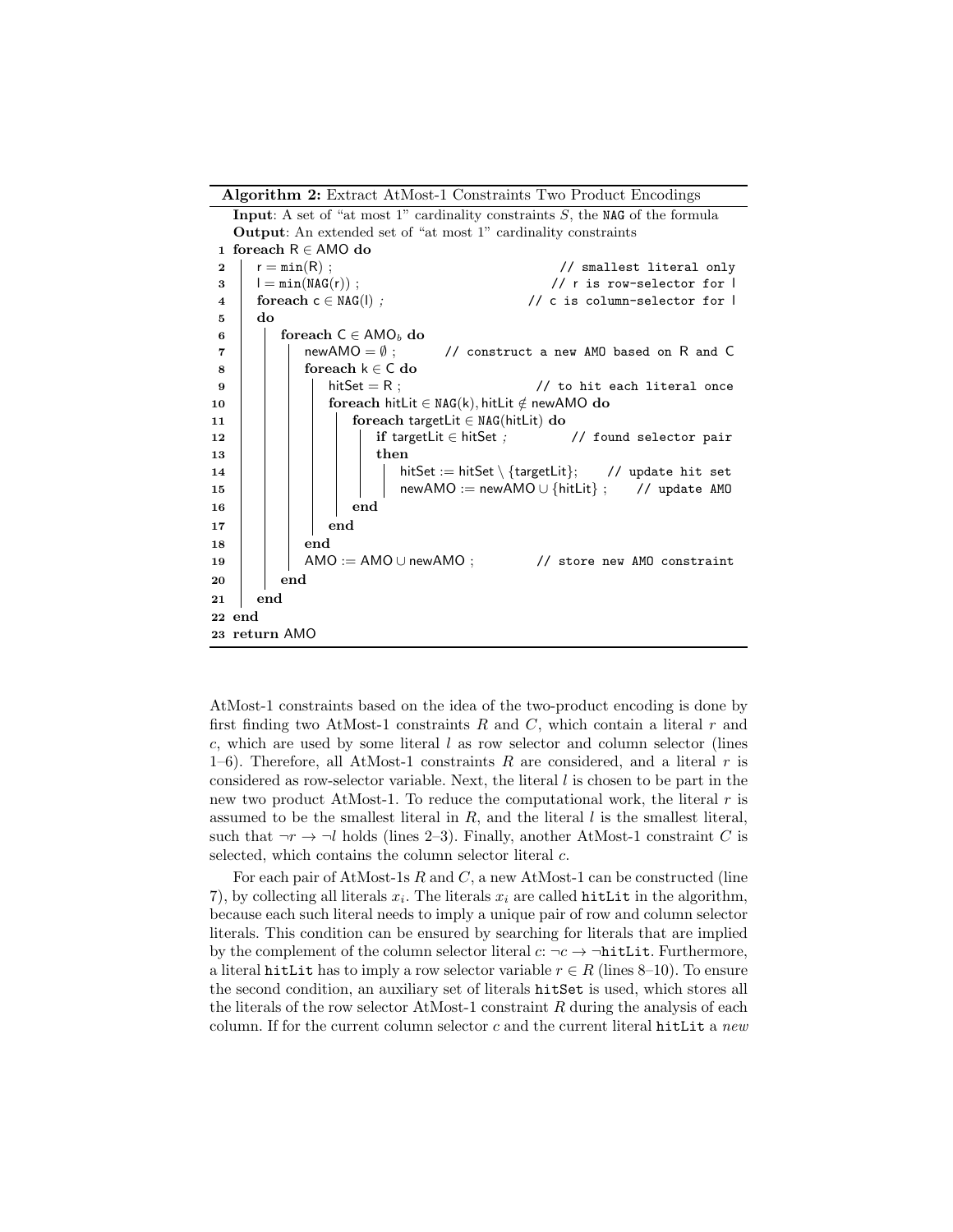selector targetLit  $\in$  hitSet is found (line 12), then the set hitSet of hit literals is updated by removing the current hit literal targetLit, and furthermore, the current hitting literal hitLit is added to the currently constructed AtMost-1 constraint (lines 14–15). Finally, the new AtMost-1 constraint is added to the set of constraints (line 19).

#### 3.4 Detecting AtMost-2 Constraints

For a small number of literals  $x_i$ , and small thresholds k, for example  $k = 2$ , the naïve binomial encoding is competitive. Therefore, a method for extracting this constraint is proposed as well. Similarly to the syntactic extraction of AtMost-1 constraints, the structure of ternary clauses is analyzed by a greedy algorithm. Starting with a seed literal  $n$  which does not occur in an extracted AtMost-2 constraint yet all ternary clauses with  $\bar{n}$  are considered and the set of candidate literals is initialized by all literals which occur negated at least twice in these clauses. If the candidate set at one point contains less than 4 literals the algorithm moves on to the next seed literal  $n$ . Otherwise each triple of literals in S is tested to have a corresponding ternary clause in the formula. If this test fails the set of candidates is reduced by removing from S one of the literals in a triple without a matching clause. If  $|S| \geq 4$  and all triples can be matched with a clause, then the AtMost-2 constraint  $\sum_{l \in S} l \leq 2$  is added.

## 4 Semantic Detection of AtMost-k Constraints

Another approach to detect cardinality constraints is to use unit propagation in the spirit of [25]. Using a more semantic approach instead of a pure syntactic approach allows to detect some nested cardinality constraints without requiring a specific procedure at the expense of performing unit propagation in a solver instead of traversing a NAG. The main advantage of the more semantic detection is that we may detect cardinality constraints as long as the encoding preserves arc-consistency by unit propagation. This allow us to propose an algorithm for all known encodings, that is also able to detect constraints that would not have been explicitly known at problem encoding time. However, our approach may not detect all cardinality constraints, since additional variables used in some encodings may interfere with the actual constraint variables, and make our algorithm produce truncated versions of the constraints to detect.

Basically our approach starts with a cardinality constraint  $\sum_{i=1}^{n} l_i \leq k$  and tries to extend it with new literals m such that  $\left(\sum_{i=1}^n l_i\right) + m \leq k$ .

Our contribution is an algorithm to detect cardinality constraints in CNF using unit propagation, such that these constraints contain as much literals as it is possible to detect using unit propagation.

#### 4.1 Expanding a Cardinality Constraint With One Literal

The idea of the algorithm is as follows: Given a clause  $cl = l_1 \vee l_2 \vee \dots \vee l_n$ , we want to check if it belongs to a cardinality constraint  $cc = \sum_{i=1}^{n} \overline{l_i} + \sum_j m_j \leq n-1$ .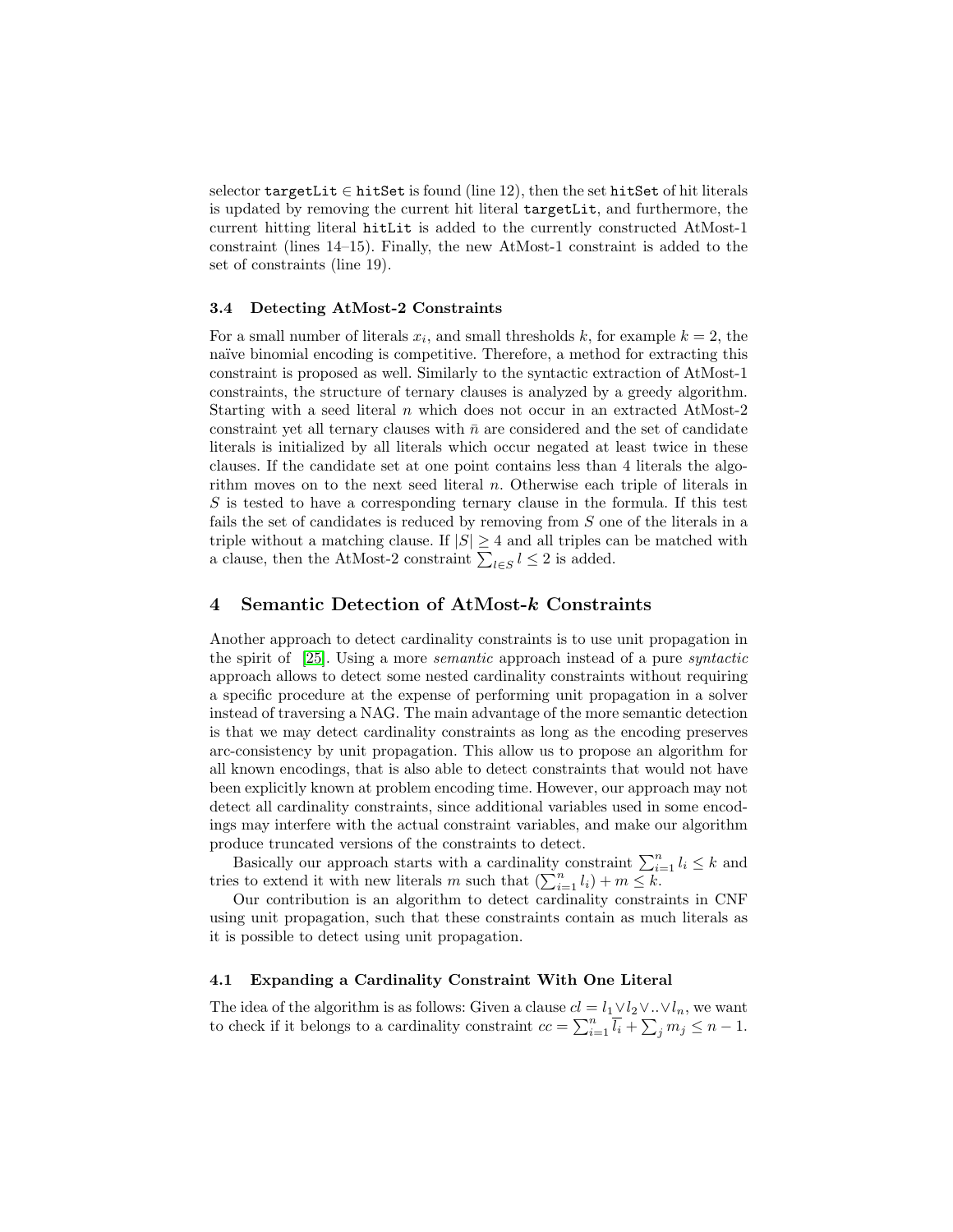Indeed, we know that  $cl = l_1 \vee l_2 \vee \ldots \vee l_n \equiv \sum_{i=1}^n l_i \geq 1 \equiv \sum_{i=1}^n \overline{l_i} \leq n-1 = cc'.$ We are thus looking for literals  $m_j$  which extend  $cc'$ .

Going back to our nested encoding example based on a CNF  $\alpha = \neg x_1 \lor \neg x_2$ ,  $\neg x_1 \lor \neg x_3, \neg x_2 \lor \neg x_3, x_3 \lor \neg x_4, x_3 \lor \neg x_5, \neg x_4 \lor \neg x_5$ .  $\neg x_1 \lor \neg x_2$  does represent the cardinality constraint  $x_1 + x_2 \leq 1$ . If we assign both  $x_1$  or  $x_2$  in  $\alpha$ , we notice that the literals  $\neg x_3, \neg x_4, \neg x_5$  are derived by unit propagation in both cases. hence, we can extend  $x_1 + x_2 \leq 1$  by either  $x_3, x_4$  or  $x_5$ , i.e. that the cardinality constraints  $x_1 + x_2 + x_3 \le 1$ ,  $x_1 + x_2 + x_4 \le 1$ ,  $x_1 + x_2 + x_5 \le 1$  are derivable from  $\alpha$ . More generally: if all valid maximal combinations of the literals in  $cc'$  imply a literal  $\neg m$ , then m can be added to  $cc'$ . We exploit the following property.

**Proposition 1** Let  $\alpha$  be a CNF. Let  $\alpha(S)$  be the conjunction of the literals propagated in  $\alpha$  under the set of assumptions S. Let  $cc = \sum_{i=1}^{n} l_i \leq k$ . Let  $L = \{l_i \mid 1 \leq i \leq n\}$  and  $L_k = \{S | [S \subseteq L] \wedge [|S| = k]\}$ . If  $\alpha \models cc$  and  $\forall S \in L_k, \alpha(S) \models \neg m \ then \ \alpha \models (\sum_{i=1}^n l_i) + m \leq k.$ 

*Proof.* Let us suppose that  $\omega$  is a model of  $\alpha$ ,  $\alpha \models \sum_{i=1}^{n} l_i \leq k$  and  $\forall S \in$  $L_k, \alpha(S) \models \neg m$ . Let us suppose that  $\omega$  is not a model of  $\alpha \wedge (\sum_{i=1}^n l_i) + m \leq k$ .  $\sum_{i=1}^{n} l_i \leq k$ , m must be set to true, which is inconsistent with the fact that This implies that at least  $k + 1$  literals in  $\{l_1, ..., l_n\}$  are set to true. As  $\alpha \models$  $\forall S \in L_k, \alpha(S) \models \neg m.$ 

If several of those literals exist, it is not valid to add them at once to  $cc'$ . In our running example,  $x_3, x_4$  and  $x_5$  are candidates to extend  $x_1+x_2 \leq 1$  but extending cc' with all literals leads to the cardinality constraint  $x_1+x_2+x_3+x_4+x_5 \leq 1$ , which is not derivable from  $\alpha$ . We also need to pay attention to unit clauses in the original formula and literals implied by unit propagation. Those literals are by definition candidates to the cardinality constraint expansion. Adding those literals may results in a case where the only literals that will be able to expand the constraint through our algorithm are known to be falsified.

Consider the formula  $\neg x_1 \lor \neg x_2, \neg x_1 \lor \neg x_3, \neg x_3 \lor \neg x_2, \neg x_4$ , and suppose you treat  $\neg x_1 \lor \neg x_2$  as the cardinality constraint  $x_1 + x_2 \leq 1$ . Two literals are candidates to the clause expansion:  $x_3$  and  $x_4$ . If we choose  $x_4$ , then the generated cardinality constraint is not tight because we know that  $x_4$  must be falsified. Note that if unit propagation leads to unsatisfiability  $(\perp$  is detected), we do not have to filter out the candidates, because all literals are implied by a falsified formula. In this case, we must pay attention that the candidate we choose for the expansion is not the complement of a literal that is already present in the initial cardinality constraint. This check is done in line 1 of Algorithm 3.

Algorithm 3 exploits Proposition 1 to find the complement of a literal that may expand a cardinality constraint. The set candidates keeps all the remaining candidates (the literals whose negation may expand the constraint). For each unit propagation phase, only literals that are propagated are kept, that is eliminating the ones for which there exists a subset  $L_k$  that does not propagate them (this is, in fact, preserve arc-consistency). This procedure implies that for each literal  $\neg m$  in the set candidates, the literal m may expand the current cardinality constraint.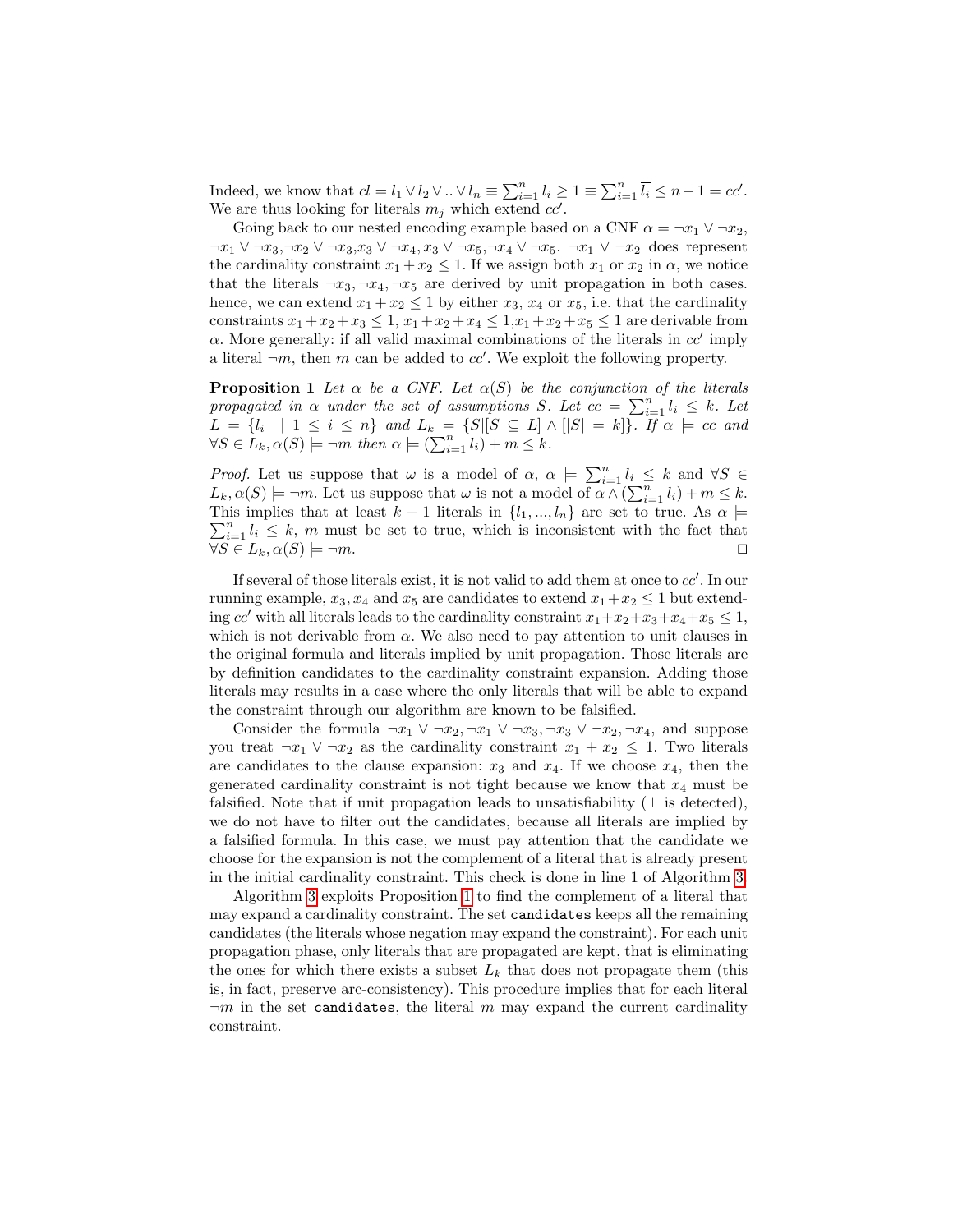#### Algorithm 3: findExpandingLiterals

**Input:** a CNF formula  $\alpha$ , a cardinality constraint  $\sum_{i=1}^{n} l_i \leq k$ **Output:** a set of literals m such that  $\left(\sum_{i=1}^n l_i\right) + \overline{m} \leq k$ 1 candidates ←  $\{v_i|v_i \in VARS(\alpha)\} \cup \{\overline{v_i}|v_i \in VARS(\alpha)\} \setminus \{\overline{l_i}\};$ 2 foreach  $S \subseteq \{l_i\}$  such that  $|S| = k$  do  $\mathsf{3}$  | propagated ← unitProp $(\alpha, \mathsf{S})$ ; 4 | if  $\perp \notin$  propagated then  $\mathbf{5}$  | candidates ← candidates  $\cap$  propagated ; 6 | if candidates  $=\emptyset$  then  $7 \mid \cdot \mid \cdot$  return  $\emptyset$ ; 8 end 9 return candidates ;

**Lemma 1.** Let  $\alpha$  be a CNF. Let  $cc = \sum_{i=1}^{n} l_i \leq k$  such that  $\alpha \models cc$ .  $\forall m \in \text{findExpanding Literals}(\alpha, cc), \ \alpha \models \sum_{i=1}^{n} \overline{l_i + m} \leq k.$ 

#### 4.2 Maximal Cardinality Constraint Expansion

In practice, we are not going to learn any arbitrary cardinality constraint, but only the ones which cannot be extended further. Moreover, if a cardinality constraint corresponding to a clause cannot be extended at all, we will keep it in its clausal form. Algorithm 3 computes all the literals that are propagated through unit propagation by all sets  $L_k$ . Once this set is empty, we are not able to find a literal that extends this constraint using the unit propagation. As long as there exists such literals, they may be added as proved by Proposition 1, as written in the following lemma.

#### **Lemma 2.** Let  $\alpha$  be a CNF.  $\forall c \in \alpha$ ,  $\alpha \models \text{expandCardFromClause}(\alpha, c)$ .

We iteratively find a new expanding literal, add the literal to the constraint, then search a new literal, and repeat these steps until there are no more expansion candidates. It is not necessary to compute all sets  $L_k$  when the second iteration is reached. In fact, to find the  $n^{th}$  literal of a constraint, we have computed  $\binom{n-1}{k}$ of the  $\binom{n}{k}$  propagations that are required by the current call to Algorithm 3. The only sets  $L_k$  that are not analyzed yet are the sets containing the literal that was added to the constraint in the most recent step. This procedure is shown in Algorithm 4. With this insight, we build an efficient algorithm to compute maximum cardinality constraints in Algorithm 5.

The computation of the  $\binom{n}{k}$  unit propagations is the costly part of the algorithm. We assume that the unit propagation cost is bounded by the number of literals to produce the following lemma.

**Lemma 3.** Let  $\alpha$  be a CNF with n variables and l literals. Let c be a clause of  $\alpha$ of size  $|c| = k + 1$ . expandCardFromClause( $\alpha, c$ ) has a complexity in  $O(\binom{n}{k} \times l)$ .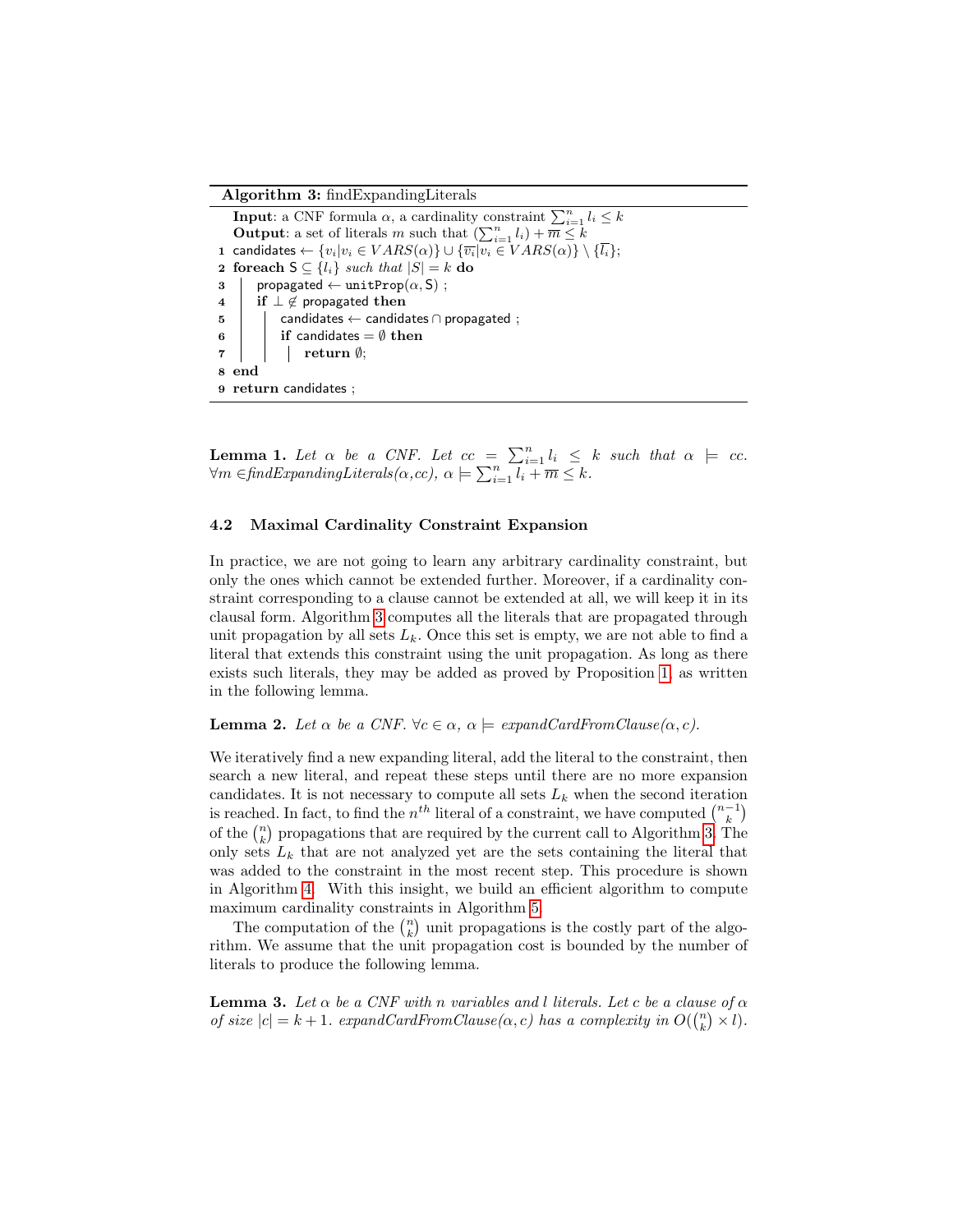#### Algorithm 4: refineExpandingLiterals

**Input**: a CNF formula  $\alpha$ , a cardinality constraint  $\sum_{i=1}^{n} l_i + l_{new} \leq k$ , a set of literals L **Output**: a set of literals m such that  $\left(\sum_{i=1}^{n} l_i\right) + l_{new} + \overline{m} \leq k$ 1 candidates  $\leftarrow L$ ; 2 foreach  $S' = S \cup \{l_{new}\}\$  such that  $S \subseteq \{l_i\}\$  and  $|S| = k - 1$  do  $\begin{array}{ll} \texttt{3} & | & \textsf{propagated} \leftarrow \texttt{unitProp}(\alpha,\mathsf{S}') \end{array};$ 4  $\vert$  if  $\bot \notin$  propagated then  $\begin{array}{c|c} 5 & \end{array}$  candidates  $\leftarrow$  candidates  $\cap$  propagated ; 6 if candidates  $=$   $\emptyset$  then  $7 \mid \cdot \cdot \cdot \cdot \cdot \cdot \cdot \cdot$ 8 end 9 return candidates ;

#### 4.3 Replacing Clauses by Cardinality Constraints

The last step in our approach is to detect clauses that are entailed by the cardinality constraints found so far. This step is important, because it allows to avoid considering clauses that would lead to already revealed cardinality constraints. Furthermore, we need to keep the clauses not covered by any cardinality constraint to build a mixed formula of cardinality constraints and clauses, which is logically equivalent to the original formula.

We use the rule described by Barth in [8] and used in 3MCard [24] to determine if a clause (written as an at-most-k constraint) is dominated by a revealed cardinality constraint. This rule states that  $L \geq d$  dominates  $L' \geq d'$ iff  $|L \setminus L'| \leq d - d'$ . So, before considering a clause for cardinality constraint expansion, we check using this rule if the clause is dominated by one of our new constraints. In this case, we do not search any expansion, and remove this clause from the problem. We also remove the clauses that have been expanded to cardinality constraints, as they are trivially dominated by the new constraint.

## Algorithm 5: expandCardFromClause

**Input:** a CNF formula  $\alpha$ , a clause c **Output:** a cardinality constraint  $cc$  or  $c$ 1 cc  $\leftarrow \sum_{l \in c} l \leq |c| - 1$ ; 2 candidates  $\leftarrow findExpanding Literals(\alpha, cc)$ ; 3 while candidates  $\neq \emptyset$  do 4 select m in candidates; 5  $c \leftarrow \sum_{l_i \in cc} l_i + \overline{m} \leq |c| - 1;$ 6 candidates  $\leftarrow refineExpanding Literal(\alpha, cc, candidates \setminus \{m\})$ ; 7 end 8 if  $|cc| > |c|$  then return cc; 9 else return c ;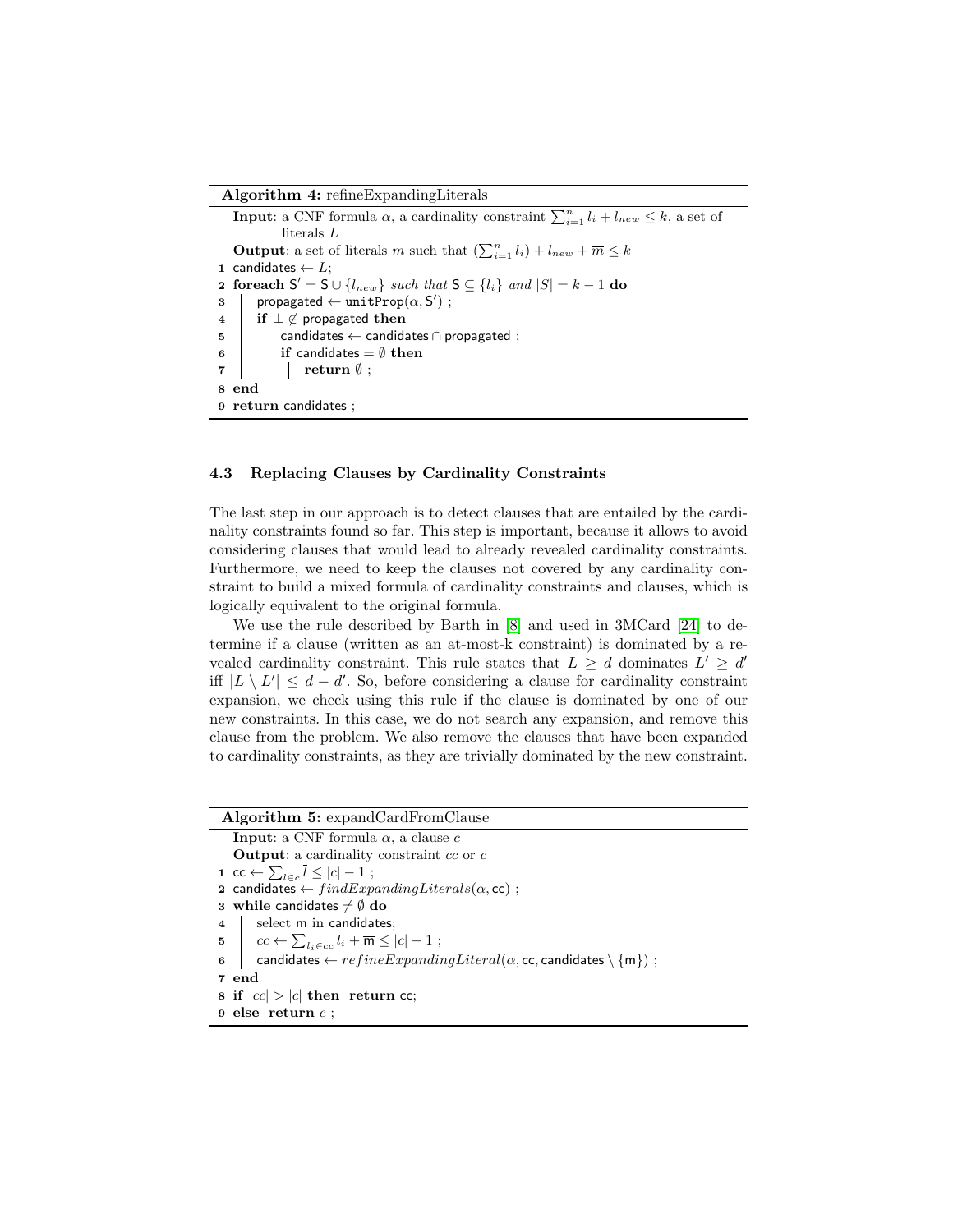#### Algorithm 6: revealCardsInCNF

**Input:** a CNF formula  $\alpha$  and a bound k **Output:** a formula  $\phi \equiv \alpha$  containing cardinality constraints with threshold  $\leq k$ and clauses  $\mathbf{1} \phi \leftarrow \emptyset$ ; **2 foreach** clause  $c \in \alpha$  of increasing size  $-c$  such that  $|c| \leq k+1$  do 3 if there is no cardinality constraint  $cc \in \phi$  which dominates c then 4  $\phi \leftarrow \phi \cup expandCardFromClause(\alpha, c);$  $5 \,$  | end 6 end 7 return  $\phi$  ;

To avoid redundancy it is important to first consider the smallest clauses as candidates for the expansion. In fact, while considering the smallest clauses first, we find the cardinality constraints with the lowest threshold first. Consider that  $l_1 + \ldots + l_n \leq k$  has been discovered, and that we take a look at a constraint where the sum part sums a subset of  $\{l_1, ..., l_n\}$  and where the threshold is  $k + d$  $(d > 0)$ . In this case, the latter constraint is always dominated by the former cardinality constraint, so there is no need to expand it.

As the new cardinality constraints are consequences of the formula and the removed clauses are consequences of the cardinality constraints, we ensure that the new formula is equivalent to the original one, as written in the following theorem.

#### **Theorem 1.** Let  $\alpha$  be a CNF. Let k an arbitrary integer.

 $\alpha \equiv revealCardsInCNF(\alpha, k)$ 

In our nested encoding example, our approach will work as follows. We first try to extend  $x_1 + x_2 \leq 1$ . Our approach will find either  $x_1 + x_2 + x_3 \leq 1$  or  $x_1 + x_2 + x_4 + x_5 \leq 1$ . Suppose it finds the longest one. The CNF is reduced from clauses dominated by that cardinality constraint:  $\neg x_1 \lor \neg x_2, \neg x_4 \lor \neg x_5$ . The next clause to consider is  $\neg x_1 \lor \neg x_3$ . We try to extend  $x_1 + \neg x_3 \leq 1$ . We can extend it to  $x_1 + x_2 + x_3 \leq 1$ . The clause  $\neg x_2 \lor \neg x_3$ , is removed from the CNF, because this clause is dominated by that new cardinality constraint. The next cardinality to extend is  $\neg x_3 + x_4 \leq 1$ . The cardinality constraint  $\neg x_3 + x_4 + x_5 \leq 1$ is found. The remaining clauses are dominated by the cardinality constraints, so they are removed from the CNF. The procedure stops, since no more clauses have to be considered. Note that if the first cardinality constraint found is  $x_1 +$  $x_2+x_3 \leq 1$ , the procedure will be unable to reveal  $x_1+x_2+x_4+x_5 \leq 1$ , because all clauses containing  $\neg x_1$  would be removed from the CNF.

In terms of complexity, the worst case will be reached if we try to expand all clauses; implying the following complexity bound.

**Lemma 4.** Let  $\alpha$  be a CNF with n variables, m clauses and l literals. Let  $k$  an integer such that  $0 < k \leq n$  and  $m_k \leq m$  the number of clauses of size  $\leq k+1$ in  $\alpha$ . revealCardsInCNF( $\alpha$ , k) has a complexity in  $O(m_k \times {n \choose k} \times l)$ .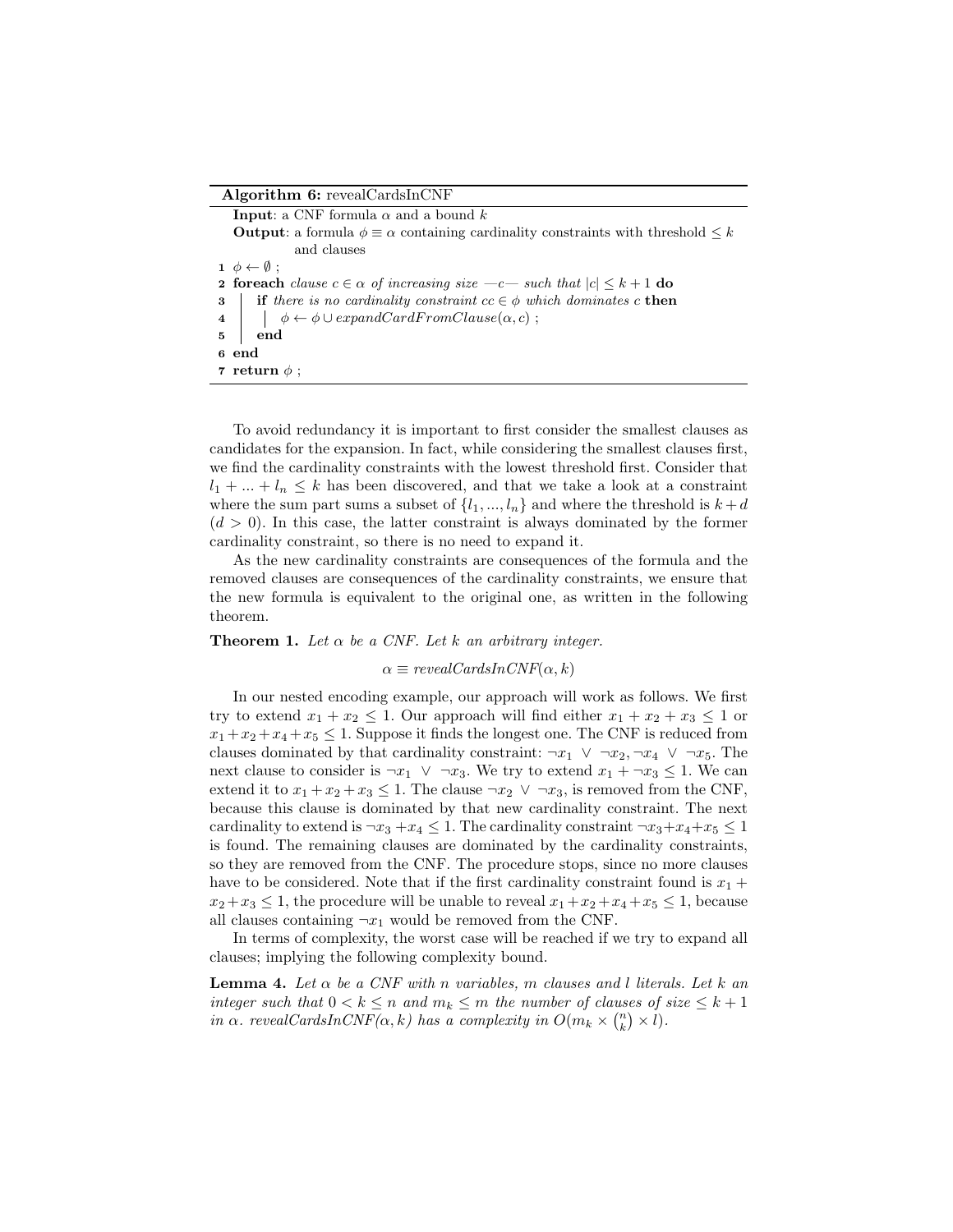| Preprocessor<br>Solver | $\#\text{inst.}$ | Lingeling<br>Lingeling | $S\text{ynt}.$ (Riss)<br>Sat4jCP | Sem.(Riss)<br>Sat4iCP | no<br><b>SBSAT</b> | no<br>Sat4iCP |
|------------------------|------------------|------------------------|----------------------------------|-----------------------|--------------------|---------------|
| Pairwise               | 14               | 14(3s)                 | 13(244s)                         | 14(583s)              | 6(0s)              | 1(196s)       |
| Binary                 | 14               | 3(398s)                | 2(554s)                          | 7(6s)                 | 6(7s)              | 2(645s)       |
| Sequential             | 14               | 0(0s)                  | 14(50s)                          | 14(40s)               | 10(6s)             | 1(37s)        |
| Product                | 14               | 0(0s)                  | 14 (544s)                        | 11(69s)               | 6(25s)             | 2(346s)       |
| Commander              | 14               | 1(3s)                  | 7(0s)                            | 14(40s)               | 9(187s)            | 1(684s)       |
| Ladder                 | 14               | 0(0s)                  | 11(505s)                         | 11(1229s)             | 12(26s)            | 1(36s)        |

Fig. 2. Six encodings of the pigeon hole instances: number of solved instances and sum of run time for solved instances per solver configuration per encoding.

## 5 Experimental Results

The experimental results show that the proposed methods detect a significant amount of cardinality constraints in CNFs. For this analysis we use academic benchmarks, like Sudoku puzzles and the pigeon hole problem, for which we know how many cardinality constraints are present in the CNF, and which are easy to solve using Generalized Resolution when the constraints are expressed using cardinality constraints. All the benchmarks were launched on Intel Xeon X5550 processors (@2.66GHz) with 32GB RAM and a 900s timeout.

The static approach is implemented in the latest release of Lingeling. The static approach plus the specific handling of the two product encoding are implemented on Riss (so called Syntactic). The semantic detection of cardinality constraints is implemented on Riss. As Riss does not take advantage of those cardinality constraints for solving the benchmarks, we use it as a fast preprocessor to feed Sat4j which uses Generalized Resolution to solve the new benchmark with a mix of clauses and cardinality constraints. It allows us to check if the cardinality constraints found by the incomplete approaches are sufficient to solve those benchmarks. We compare the proposed approaches against SBSAT<sup>1</sup>.

#### 5.1 Pigeon hole principle

These famous benchmark are known to be extremely hard for resolution based solvers [19]. For  $n + 1$  pigeons and n holes, the problem is to assign each pigeon in a hole while not having more that one pigeon per hole. Each Boolean variable  $x_{i,j}$  represents pigeon i is assigned hole j. The problem is expressed by  $n+1$  clauses  $\bigvee_{j=1}^{n} x_{i,j}$  and n cardinality constraints  $\sum_{j=1}^{n+1} x_{i,j} \leq 1$ . Those benchmarks are generated for n from 10 to 15, and n from  $25$  to 200 by steps of 25, using six different encodings: binomial, product, binary, ladder, commander and sequential. The results are presented in Table 2.

As expected, without revealing the cardinality constraint, Sat4j can only solve one or two problems. The semantic approach can detect many cardinality

 $^{\rm 1}$  We tried to run 3MCard on those benchmarks but the solver was not able to read or solve most of the benchmarks.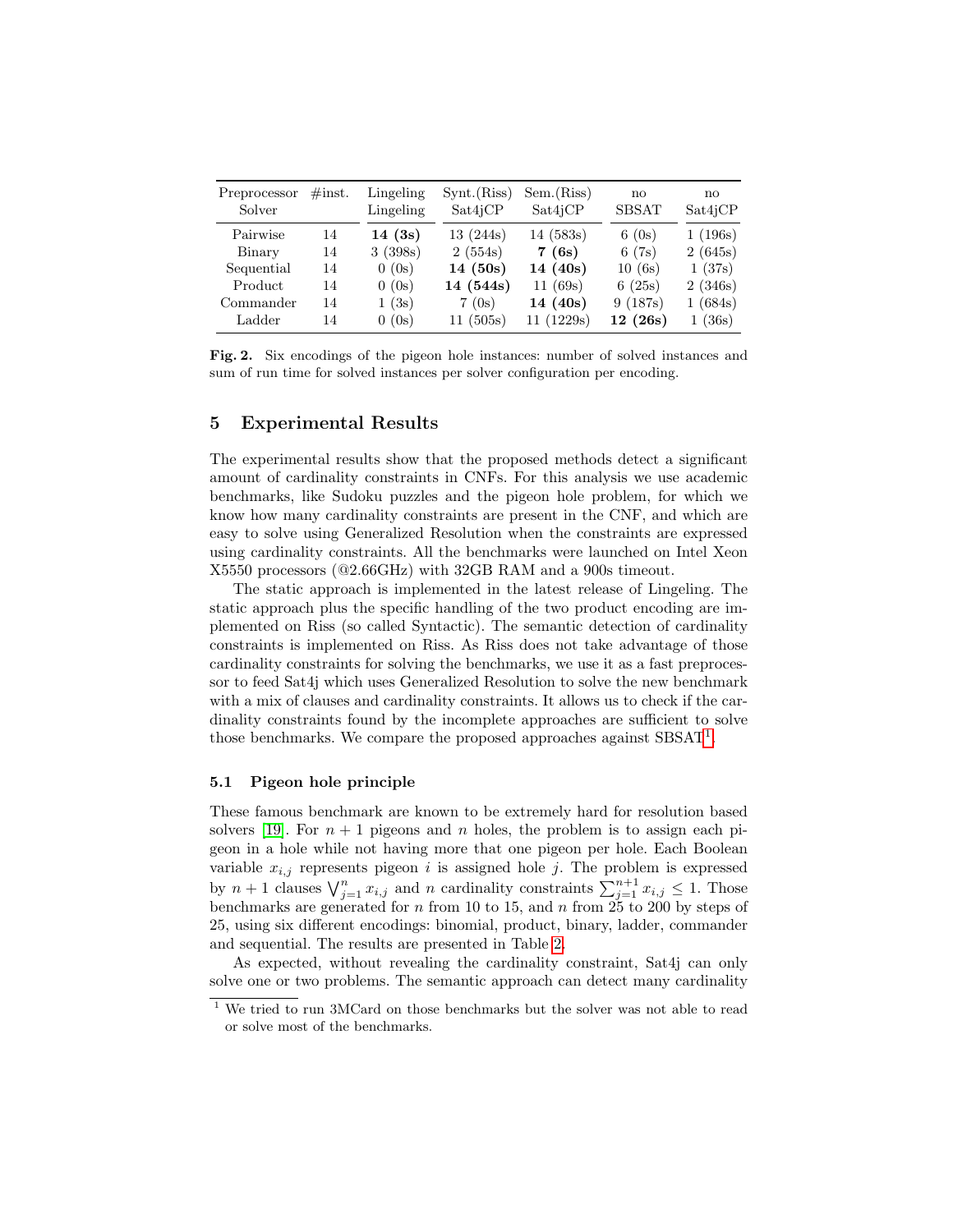constraints and let Sat4j solve more instances than the other solvers  $-$  it is particularly efficient for the pairwise, sequential and commander encodings. Note that the instance using the pairwise encoding for  $n = 200$  has 402000 variables and 4020201 clauses, which shows that our approach scales. The static analysis (with specific reasoning for the two product encoding) is also very efficient on most of the encodings, and is the best on the product encoding, as intended. The commander and binary encodings are most difficult to reveal using our techniques. SBSAT is not as efficient as our approaches, even if it got the best results for the ladder encoding. Lingeling is very efficient for the pairwise encoding, but not for the others, as intended too.

#### 5.2 Small hard combinatorial benchmarks

Benchmarks of unsatisfiable balanced block designs are described in [32,16]. They contain the cardinality constraints AtMost-2. We use the benchmarks submitted to the SAT09 competition (called sgen) which were the smallest hard unsatisfiable formulas as well as benchmarks provided by Jakob Nordström and Mladen Miksa from KTH [29]. Both the syntactic and the semantic detection are able to recover quickly all cardinality constraints of these benchmarks and let the solver use them to prove unsatisfiability, as presented in Table 3. The solvers Lingeling and Sat4jCP, which do not use cardinality detection or generalized resolution, emphasize the fact these benchmarks are too difficult for existing solver.

## 5.3 Sudoku benchmarks

Sudoku puzzles contain only  $= 1$  cardinality constraints represented by a clause and an AtMost-1 constraint. The puzzles are trivial to solve but interesting from a preprocessing point of view because the cardinality constraints share a lot of variables which may mislead our approximation methods. We use two instances representing empty  $n \times n$  for  $n = 9$  and  $n = 16$ . The grids contain  $n^2 \times 4$  AtMost-1 constraints, for  $n = 9(16)$  there are 324(1024) constraints. All constraints are encoded with the pairwise encoding. The AtMost-1 constraints that can be found by the syntactic approach all contain 9 (resp. 16) literals, as expected. However, some constraints are missing: 300 constraints revealed out

| Preprocessor<br>Solver | $\#\text{inst.}$ | Lingeling<br>Lingeling | Synt.(Riss) Sem.(Riss)<br>Sat4 <sub>i</sub> CP | Sat4 <sub>i</sub> CP | $\mathbf{n}$<br><b>SBSAT</b> | no<br>Sat4iCP |
|------------------------|------------------|------------------------|------------------------------------------------|----------------------|------------------------------|---------------|
| Sgen unsat             | 13               | 0(0s)                  | 13(0s)                                         | 13(0s)               | 9(614s)                      | 4(126s)       |
| Fixed bandwidth        | 23               | 2(341s)                | 23(0s)                                         | 23(0s)               | 23(1s)                       | 13(1800s)     |
| Rand. orderings        | 168              | 16(897s)               | 168(7s)                                        | 168(8s)              | 99 (2798s)                   | 69 (3541s)    |
| Rand. 4-reg.           | 126              | 6(1626s)               | 126(4s)                                        | 126(5s)              | 84 (2172s)                   | 49 (3754s)    |

Fig. 3. Various hard combinatorial benchmarks families: number of solved instances and sum of run time for solved instances per solver configuration per family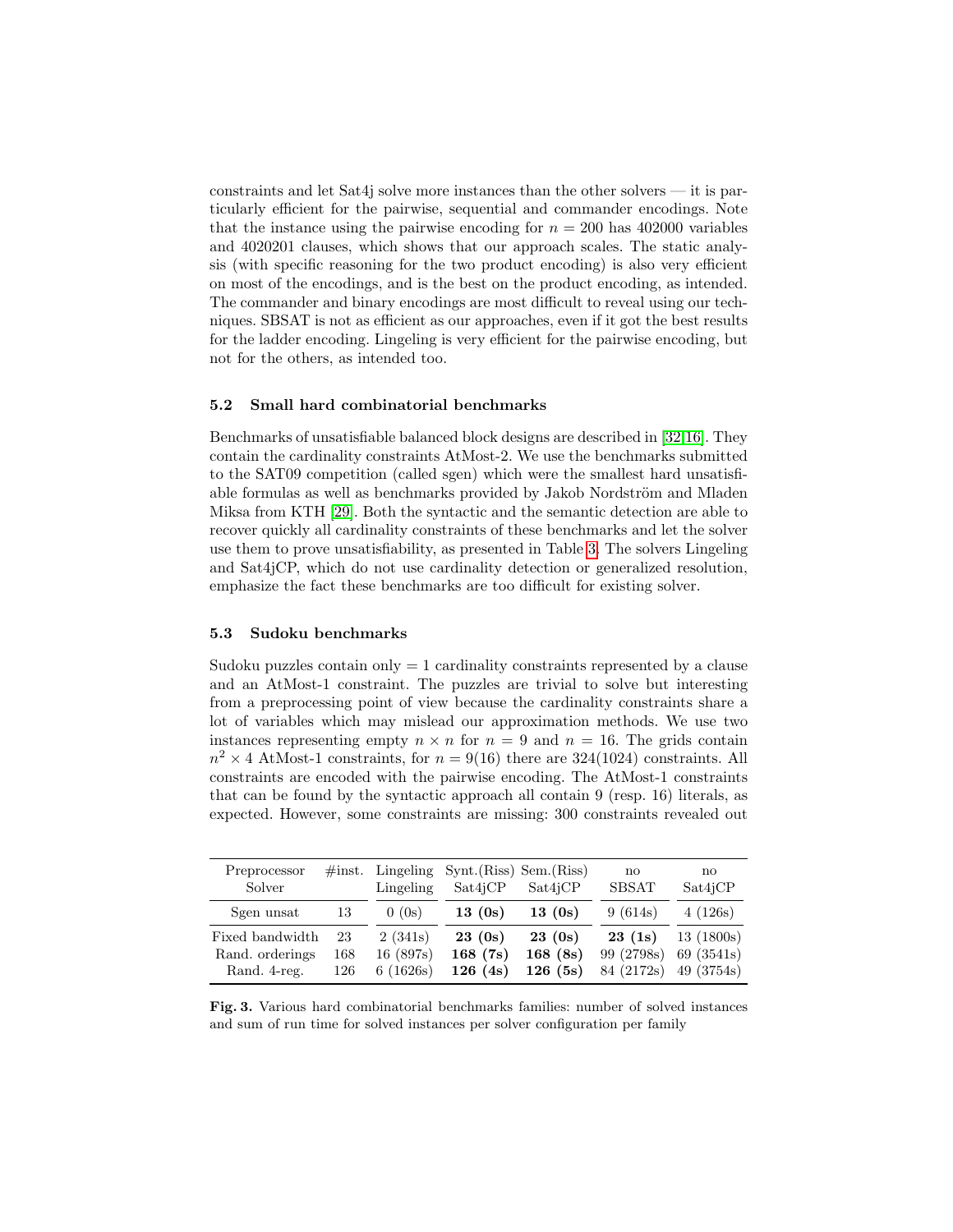of 324 and 980 revealed out of 1024. The semantic preprocessor finds all the cardinality constraints for those benchmarks because each cardinality constraint has a binary clause which belongs to only this constraint, and hence is not discarded when another constraint is found. This specific clause is used to retrieve the cardinality constraint by addition of literals.

## 6 Conclusion

We presented two approaches to derive cardinality constraints from CNF. The first approach is based on the analysis of a NAND graph, the data structure used in some SAT solvers to handle binary clauses efficiently, to retrieve AtMost-1 or AtMost-2 constraints. The second approach, based on using unit propagation on the original CNF, is a generic way to derive AtMost-k constraints. We show that both approaches are able to retrieve cardinality constraints in known hard combinatorial problems in CNF. Our experiments suggest that the syntactic approach is particularly useful to derive AtMost-1 and AtMost-2 constraints while the semantic is more robust because this method is also able to detect cardinality constraints with an arbitrary threshold. Our approaches are useful for tackling the smallest unsolved UNSAT problems of the SAT 2009 competition (sgen) which are all solved by Sat4j using generalized resolution within seconds once the AtMost-2 constraints have been revealed (this fact was already observed in [34]). The difference between the syntactic and semantic approaches is visible with the challenge benchmark from [16] that no solver could solve in one day. It is solved in a second after deriving 22 AtMost-2 and 20 AtMost-3 constraints when revealing the constraints using the semantic approach. The syntactic approach is not able to reveal those AtMost-3 constraints.

We have been able to reveal cardinality constraints on large application benchmarks. However, using that information to improve the run time of the solvers is future work. Checking if those constraints result from the original problem specification or are "hidden" constraints, i.e. constraints not explicitly known in the specification, is an open problem. An interesting research question, out of the scope of this paper, is to study the proof system of the combination of our semantic preprocessing step (extension rule and domination rule) plus generalized resolution.

## Acknowledgement

The authors would like to thank Jakob Nordström and his group from KTH for providing us the hard combinatorial benchmarks, pointing out the challenge benchmark, and the fruitful discussions about Sat4j proof system which motivated this work. The authors would like to thank the Banff International Research Station which hosted the Theoretical Foundations of Applied SAT Solving workshop (14w5101) which essentially contributed to this joint work. The authors would like to thank the anonymous reviewers for their helpful comments to improve this paper. This work has been partially supported by ANR TUPLES.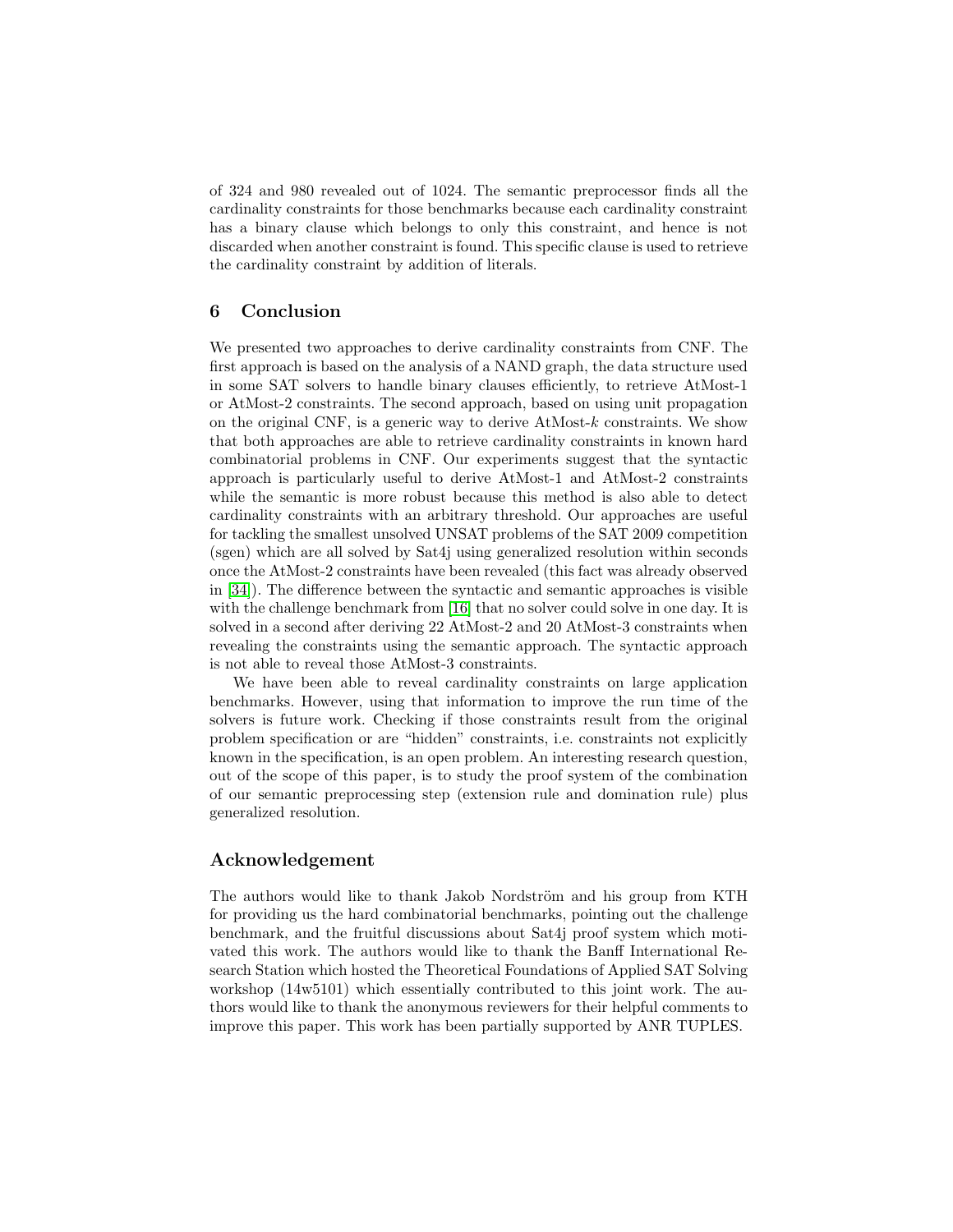### References

- 1. Aloul, F.A., Ramani, A., Markov, I.L., Sakallah, K.A.: Generic ilp versus specialized 0-1 ilp: an update. In: Pileggi, L.T., Kuehlmann, A. (eds.) ICCAD. pp. 450–457. ACM (2002)
- 2. Ansótegui, C., Larrubia, J., Li, C.M., Manyà, F.: Exploiting multivalued knowledge in variable selection heuristics for sat solvers. Ann. Math. Artif. Intell. 49(1-4), 191–205 (2007)
- 3. Ansótegui, C., Manyà, F.: Mapping problems with finite-domain variables to problems with boolean variables. In: Hoos, H.H., Mitchell, D.G. (eds.) SAT (Selected Papers. Lecture Notes in Computer Science, vol. 3542, pp. 1–15. Springer (2004)
- 4. Ansótegui Gil, C.J.: Complete SAT solvers for Many-Valued CNF Formulas. Ph.D. thesis, University of Lleida (2004)
- 5. Asín, R., Nieuwenhuis, R., Oliveras, A., Rodríguez-Carbonell, E.: Cardinality networks and their applications. In: Kullmann, O. (ed.) SAT. Lecture Notes in Computer Science, vol. 5584, pp. 167–180. Springer (2009)
- 6. Bailleux, O., Boufkhad, Y.: Efficient cnf encoding of boolean cardinality constraints. In: Rossi, F. (ed.) CP. Lecture Notes in Computer Science, vol. 2833, pp. 108–122. Springer (2003)
- 7. Barahona, P., Hölldobler, S., Nguyen, V.H.: Representative Encodings to Translate Finite CSPs into SAT. In: 11th International International Conference on Integration of Artificial Intelligence (AI) and Operations Research (OR) techniques in Constraint Programming (CP) – CPAIOR 2014, Cork, Ireland, May 19-23, 2014, to appear (2014)
- 8. Barth, P.: Linear 0-1 inequalities and extended clauses. In: Voronkov, A. (ed.) LPAR. Lecture Notes in Computer Science, vol. 698, pp. 40–51. Springer (1993)
- 9. Ben-Haim, Y., Ivrii, A., Margalit, O., Matsliah, A.: Perfect hashing and cnf encodings of cardinality constraints. In: Cimatti, A., Sebastiani, R. (eds.) SAT. Lecture Notes in Computer Science, vol. 7317, pp. 397–409. Springer (2012)
- 10. Biere, A.: Lingeling, plingeling and treengeling entering the sat competition 2013. In: Balint, A., Belov, A., Heule, M., Järvisalo, M. (eds.) Proceedings of SAT Competition 2013; Solver and Benchmark Descriptions. vol. B-2013-1, pp. 51–52. University of Helsinki, Department of Computer Science Series of Publications B (2013)
- 11. Chen, J.C.: A new sat encoding of the at-most-one constraint. In: In Proc. of the Tenth Int. Workshop of Constraint Modelling and Reformulation (2010)
- 12. Cook, W., Coullard, C., Turán, G.: On the complexity of cutting-plane proofs. Discrete Applied Mathematics  $18(1)$ ,  $25 - 38(1987)$
- 13. Eén, N., Sörensson, N.: Translating pseudo-boolean constraints into sat. JSAT 2(1-4), 1–26 (2006)
- 14. Frisch, A., Giannaros, P.: Sat encodings of the at-most-k constraint: Some old, some new, some fast, some slow. In: Proceedings of the The 9th International Workshop on Constraint Modelling and Reformulation (ModRef 2010) (2010)
- 15. Fu, Z., Malik, S.: Extracting logic circuit structure from conjunctive normal form descriptions. In: VLSI Design. pp. 37–42. IEEE Computer Society (2007)
- 16. Gelder, A.V., Spence, I.: Zero-one designs produce small hard sat instances. In: Strichman, O., Szeider, S. (eds.) SAT. Lecture Notes in Computer Science, vol. 6175, pp. 388–397. Springer (2010)
- 17. Gent, I.P., Nightingale, P.: A new encoding of alldifferent into sat. Proc. 3rd International Workshop on Modelling and Reformulating Constraint Satisfaction Problems pp. 95–110 (2004)